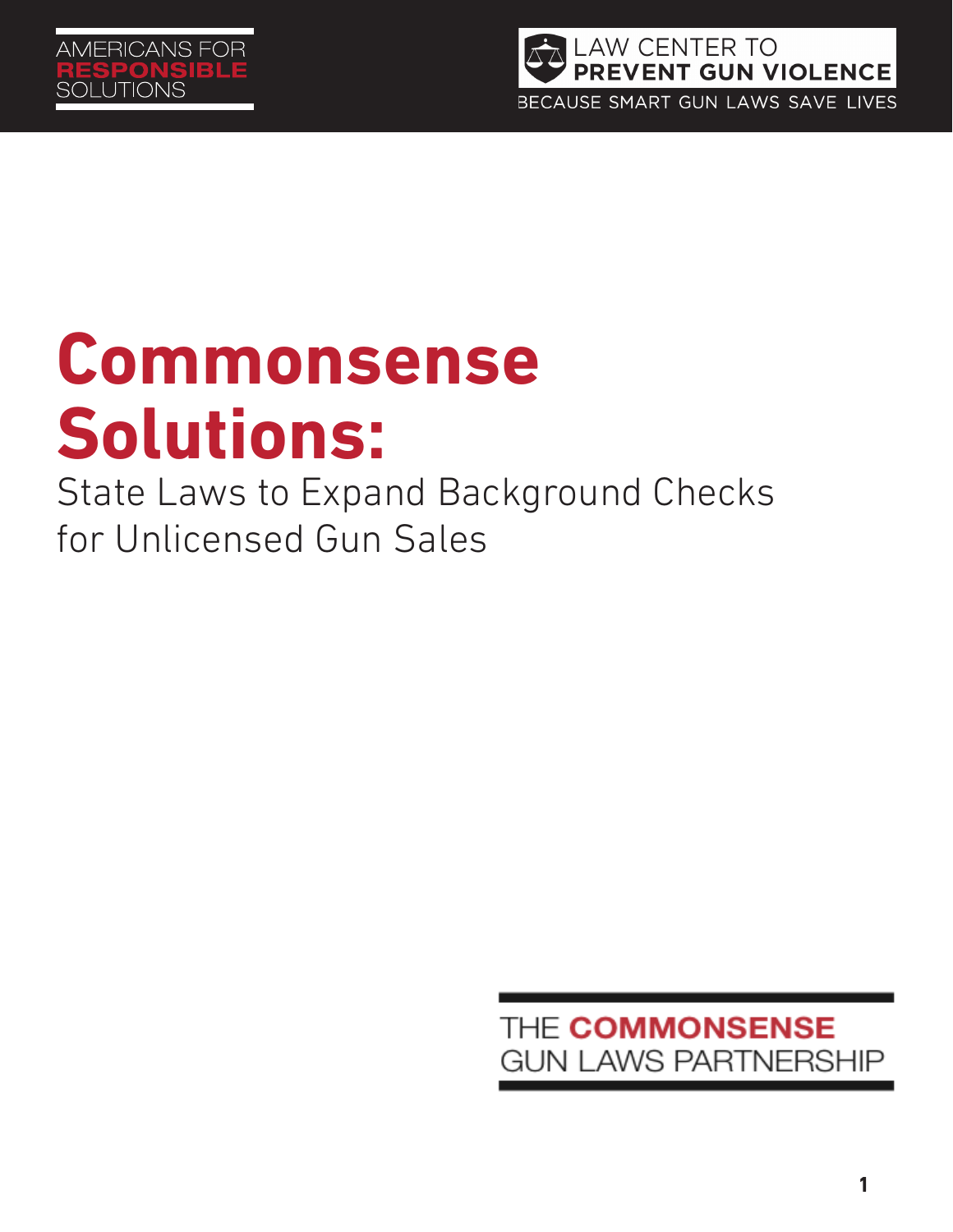# **TABLE OF CONTENTS**

| Introduction: Why America Needs Background Checks for Gun Sales  4 |
|--------------------------------------------------------------------|
|                                                                    |
|                                                                    |
|                                                                    |
|                                                                    |
|                                                                    |
|                                                                    |
|                                                                    |
|                                                                    |
|                                                                    |
|                                                                    |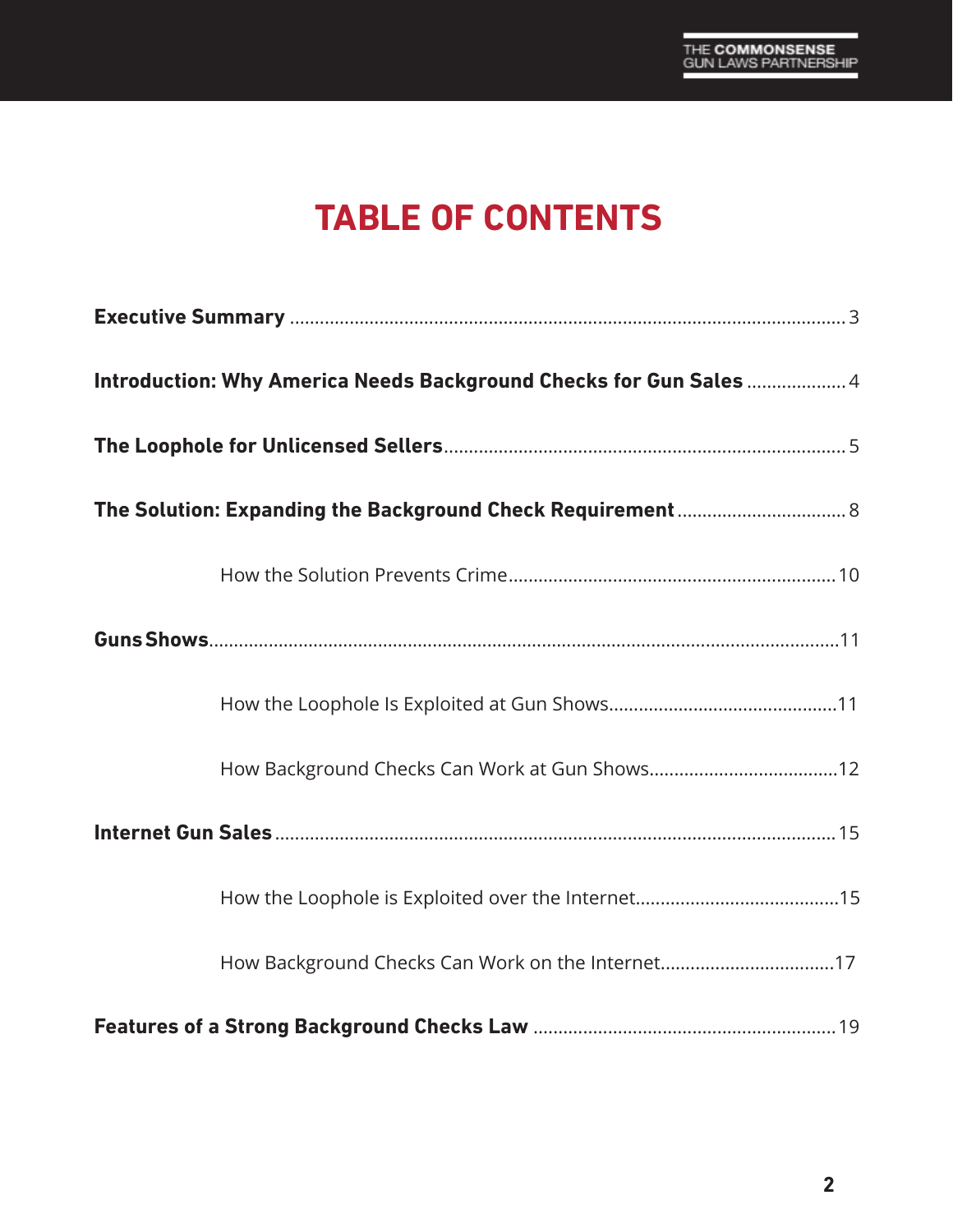# **EXECUTIVE SUMMARY**

Gun violence takes an unacceptable toll on individuals and communities throughout the United States. While most American gun owner take their responsibilities seriously, the constant news reports about shootings demonstrate that dangerous people can access guns too easily. These dangerous people often obtain guns through a gap in our nation's gun laws – the loophole for unlicensed sales – which enables many gun sellers to avoid conducting background checks.

This report describes how criminals and other dangerous people exploit this loophole in the federal law. They know that, in many states, they can attend a gun show or search online and easily find people willing to sell a gun without a background check.

It doesn't have to be this way. Requiring a background check before the sale or transfer of a gun is a commonsense solution to this problem that respects the rights of law-abiding, responsible gun owners, and protects public safety.

As of December 2014, the following 18 states have extended a background check requirement to at least some unlicensed gun sales:

- California
- Colorado
- Connecticut
- Delaware
- Hawaii
- Illinois
- Iowa
- Maryland
- Massachusetts
- Michigan
- Nebraska
- New Jersey
- New York
- North Carolina
- Oregon (gun shows only)
- Pennsylvania
- Rhode Island
- Washington

This product provides arguments in support of this proposal, along with the legal and factual background. It also provides a list of the features of a strong law on this topic. It is our hope that this report will provide a "toolkit" for legislators and advocates who want to move forward with closing the loopholes in the background check system in their states and communities.

#### **(ENDNOTES)**

- 1. Nat'l Ctr. for Injury Prevention & Control, U.S. Centers for Disease Control and Prevention, *Web-Based Injury Statistics Query & Reporting System (WISQARS) Fatal Injury Reports, National and Regional, 1999-2012* (Oct. 2014), at http:// webappa.cdc.gov/sasweb/ncipc/mortrate10\_us.html; Nat'l Ctr. for Injury Prevention & Control, U.S. Centers for Disease Control and Prevention, *Web-Based Injury Statistics Query & Reporting System (WISQARS), Nonfatal Injury Reports, 2001 – 201*3 (Oct. 2014), at http://webappa.cdc.gov/sasweb/ ncipc/nfirates2001.html.
- 2. *WISQARS Nonfatal Injury Reports, 2001-2012, supra* note 1.
- 3. Katherine Vittes et al., *Legal status and source of offenders' firearms in states with the least stringent criteria for gun ownership* 19 Injury Prev. 26-31 (2013).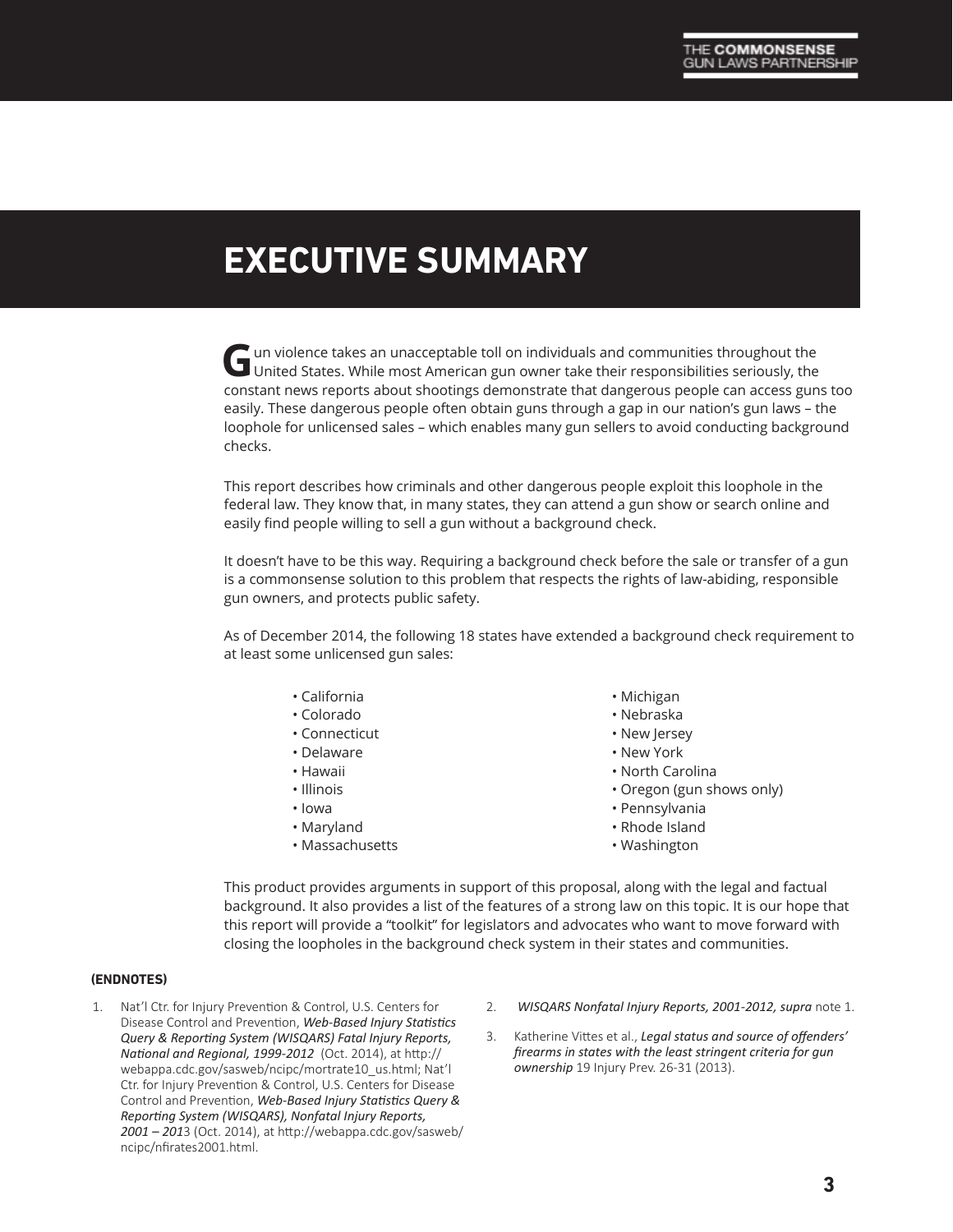# **INTRODUCTION**

### **WHY AMERICA NEEDS BACKGROUND CHECKS FOR GUN SALES**

**M**any Americans in the United States lawfully and responsibly own guns for recreation, collection, and self-protection. Gun ownership is part of our national heritage and is constitutionally protected by the Second Amendment. Laws that keep guns in the hands of law-abiding, responsible citizens enhance this tradition of responsible gun ownership. Unfortunately, a glaring loophole in our nation's gun laws allows people who don't respect our laws to easily acquire guns and use them to threaten the safety of the American public.

The **resulting gun violence is taking an enormous toll** on our country. Over 100,000 people are victims of a gunshot wound every year.**<sup>1</sup>** More than 30,000 of these victims lose their lives, and for every person who dies, two others are injured.**<sup>2</sup>**

These tragedies occur in large part because **dangerous people can easily acquire guns from unlicensed sellers.** Federal law does not require a license for the sale of a firearm. Unlike licensed gun dealers, unlicensed "private" sellers are not required to conduct background checks on gun purchasers. This loophole allows thousands of dangerous people to acquire guns every year, despite being legally ineligible to possess them.

Gun offenders overwhelmingly obtain their guns through unlicensed sales. A survey of state prison inmates in 13 states who were convicted of gun offenses found that only 13.4% obtained the gun from a gun store or pawnshop, where background checks are required. Nearly all (96.1%) of those inmates who were ineligible to possess a gun at the time of the crime obtained the firearm through an unlicensed seller.**<sup>3</sup>**

**There is a simple solution to this problem.** Unlicensed sellers can use the same system that licensed dealers already use to conduct background checks on gun purchasers. Americans overwhelmingly support laws requiring unlicensed sellers to do so. As described below, a growing number of states have adopted this approach, saving American lives, and making these states demonstrably safer places to live.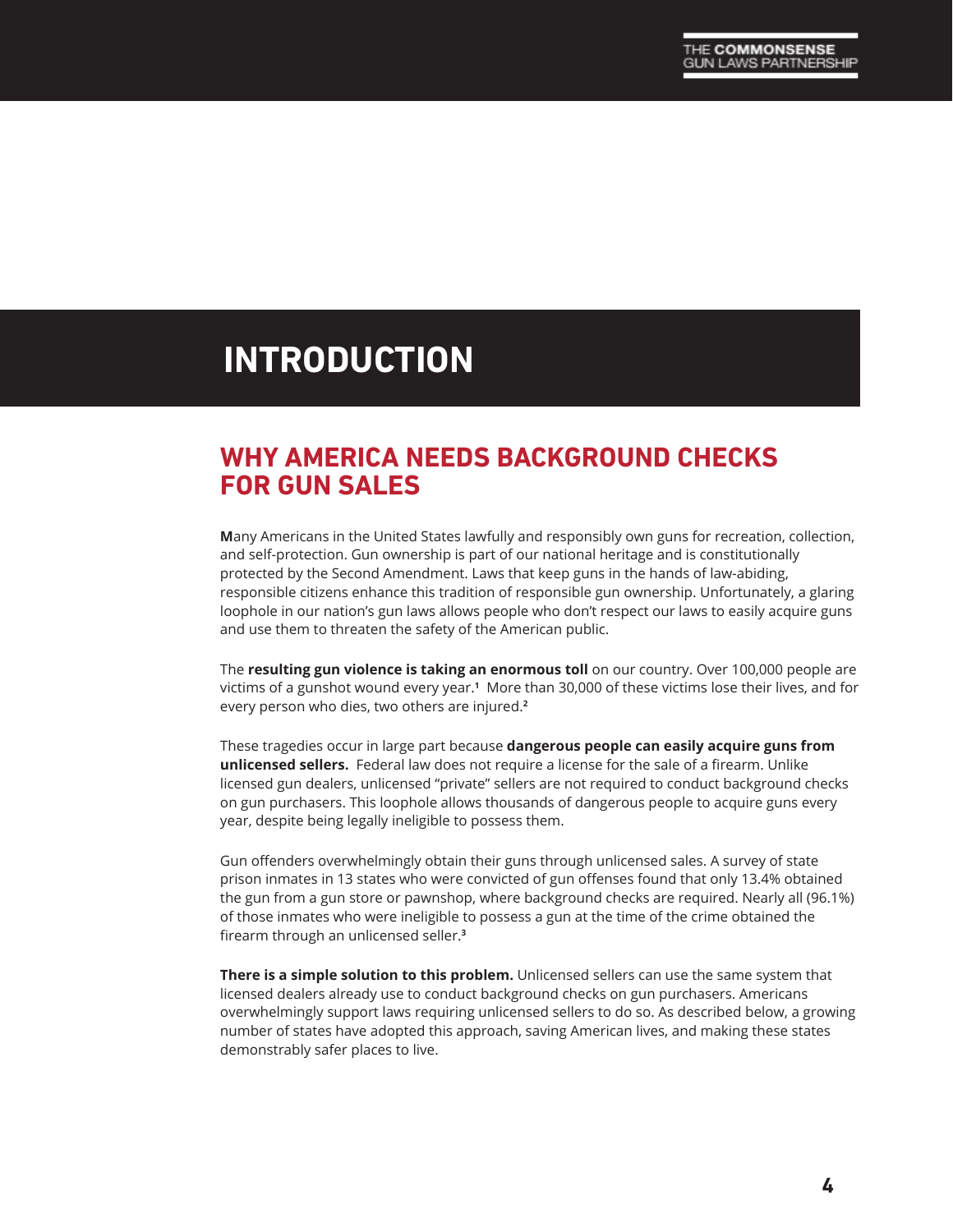# **LOOPHOLE FOR UNLICENSED SELLERS**

**I**n April 2011, John Karnis posted a classified ad in a newspaper offering to sell two semiautomatic handguns. Thirty-year-old John Schick responded. Four months before, Mr. Schick had attempted to buy a gun at a gun store in Portland, Oregon, but failed the background check. Federal law prohibited Mr. Schick from possessing guns because he had been committed to a mental institution in Oregon in January 2010. Mr. Karnis did not run a background check on Mr. Schick, however. New Mexico law didn't require him to do so, so Mr. Karnis sold Mr. Schick the handguns in the parking lot of an Albuquerque strip mall.

On March 8, 2012, Mr. Schick used the guns he had bought from Mr. Karnis when he started shooting inside Western Psychiatric Institute and Clinic in Pittsburgh, Pennsylvania. Family members of a 25-year-old therapist named Michael Schaab said they had been talking to him on the phone when the connection suddenly got cut off. He was killed in the shooting, and five other people were injured, before police shot and killed Mr. Schick.**<sup>1</sup>** Schaab's fiancée, whom he had proposed to a few weeks before (on Valentine's Day), was a nurse at a nearby hospital and was coincidentally in the trauma unit when the shooting victims arrived. Schaab's mother, Mary, said her only other child, Nancy Schaab, had been slain at age 26 during a domestic dispute in October 2010.**<sup>2</sup>**

**The shooting that took Michael Schaab's life, like so many other shootings in America, was preventable.3** In an interview after the shooting, Mr. Karnis indicated that he intended to comply with the law when he made the sale to Mr. Schick. If a background check had been required, Mr. Karnis may very well have not sold the guns to Mr. Schick, and the shooting may not have occurred.**<sup>4</sup>**

Under federal law, certain categories of dangerous individuals, such as convicted felons, convicted domestic abusers and some dangerously mentally ill people are prohibited from purchasing or possessing firearms. A person cannot legally sell a gun to someone he or she knows or has "reasonable cause to believe" falls within one of these categories.**<sup>5</sup>** Federal law requires licensed dealers to a conduct background check on all gun purchasers to ensure that they don't sell guns to these people.**<sup>6</sup>**

This background check involves a search through the National Instant Criminal Background Check System ("NICS"), a system of databases maintained by the FBI. State and local courts and law enforcement agencies voluntarily submit information about prohibited gun purchasers to these databases. When a person attempts to purchase a gun from a licensed dealer, the dealer must run a check through NICS and determine whether the potential buyer is prohibited from purchasing firearms. If the information in the NICS system indicates that the person cannot legally possess a gun, the dealer must deny the sale.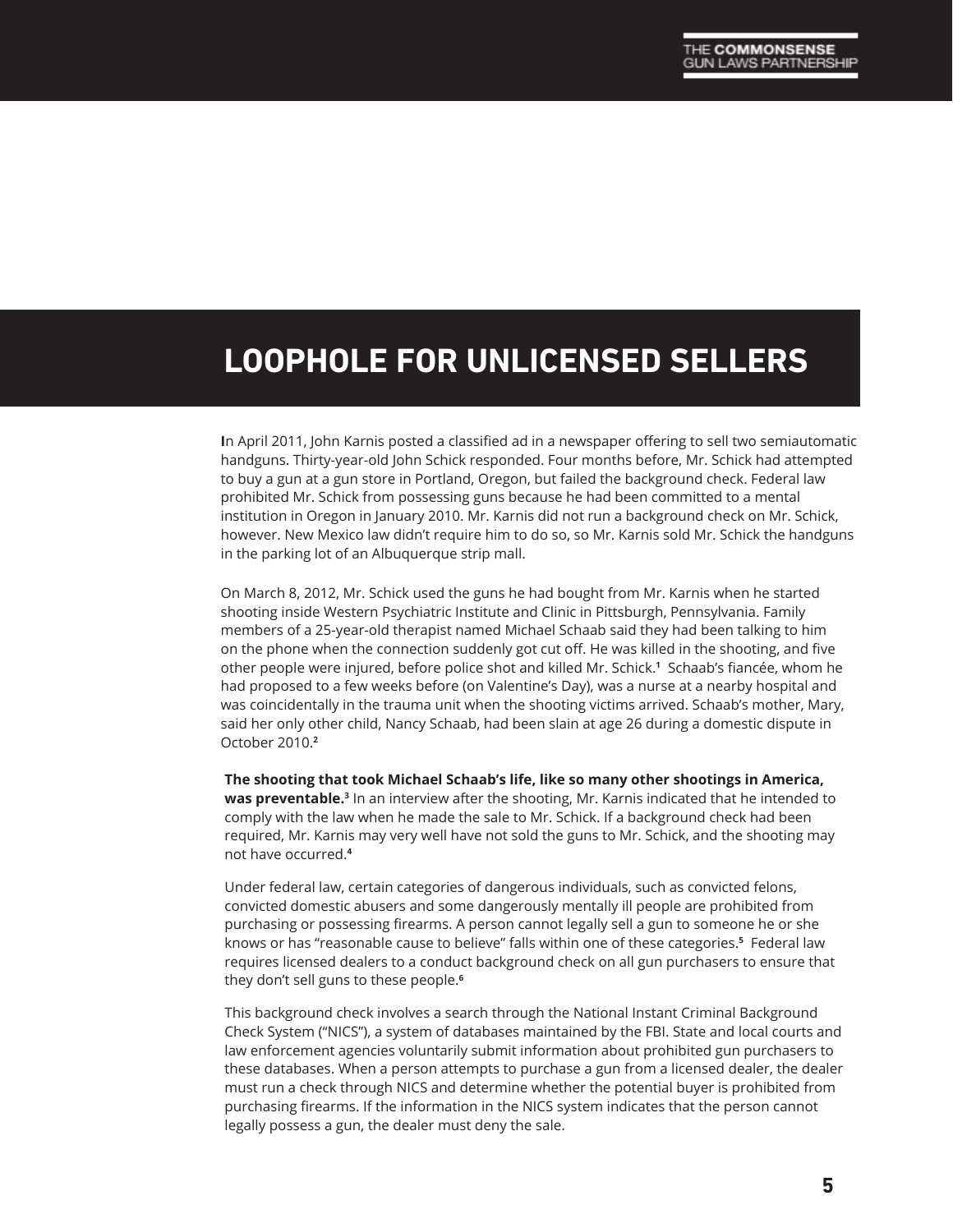#### **Since the background check system was created:**

• Over 196 million background checks have been conducted,<sup>7</sup> and

#### • **Over two million firearms sales to prohibited purchasers have been denied.8**

Despite the success of the background check system, federal law still allows gun sales and transfers by unlicensed sellers to occur without these background checks. Federal law provides that persons "engaged in the business" of dealing in firearms must be licensed.**<sup>9</sup>** However, a person is not "engaged in the business" within the meaning of the law if he or she only "makes occasional sales, exchanges, or purchases of firearms for the enhancement of a personal collection or for a hobby, or who sells all or part of his personal collection of firearms."**<sup>10</sup>**

Unlicensed sellers often claim they only make occasional sales as a hobby or are selling their personal collection of firearms, and are therefore not required to conduct background checks on purchasers. These unlicensed sales take place at gun shows, over the internet, through classified ads, and by word of mouth with shocking frequency. A 1997 report for the National Institute of Justice estimated that about 40% of gun sales occur through unlicensed sellers without a background check.**11** That would mean that an estimated 6.6 million guns are sold each year without a background check.**<sup>12</sup>**

According to the U.S. Department of Justice, because federal law and the laws in most states do not yet require background checks for unlicensed sales, "individuals prohibited by law from possessing guns can easily obtain them from private sellers and do so without any federal records of the transactions."**13** "The private-party gun market," one study observed, " has long been recognized as a leading source of guns used in crimes."**<sup>14</sup>**

Unlicensed sales are also linked to gun trafficking:

• The Bureau of Alcohol, Tobacco, Firearms & Explosives (ATF) found that during one 29-month period, unlicensed sellers were involved in about one-fifth of illegal trafficking investigations nationwide and associated with nearly 23,000 trafficked guns.**<sup>15</sup>**

• A 2009 GAO report found that "secondary firearms — firearms resold following the first retail purchase from a federal firearms licensee (FFL), or 'used guns' — are commonly trafficked to Mexico."**<sup>16</sup>**

• Another report observed that the lack of background check and other requirements for private gun transfers "continue to make it much easier for prohibited persons to purchase firearms and much harder for U.S. authorities to successfully trace how a firearm illegally reached Mexico."**<sup>17</sup>**

In a 2007 report, the International Association of Chiefs of Police (IACP) stated that, because individuals who fail a background check can easily access firearms from unlicensed sellers, " … guns are far too easily acquired by prohibited possessors, and too often end up being used in gun crime and gun violence." The IACP concluded that "Congress, as well as state, local and tribal governments, should enact laws requiring that all gun sales and transfers proceed through" a federally licensed dealer, who conducts a background check.**<sup>18</sup>**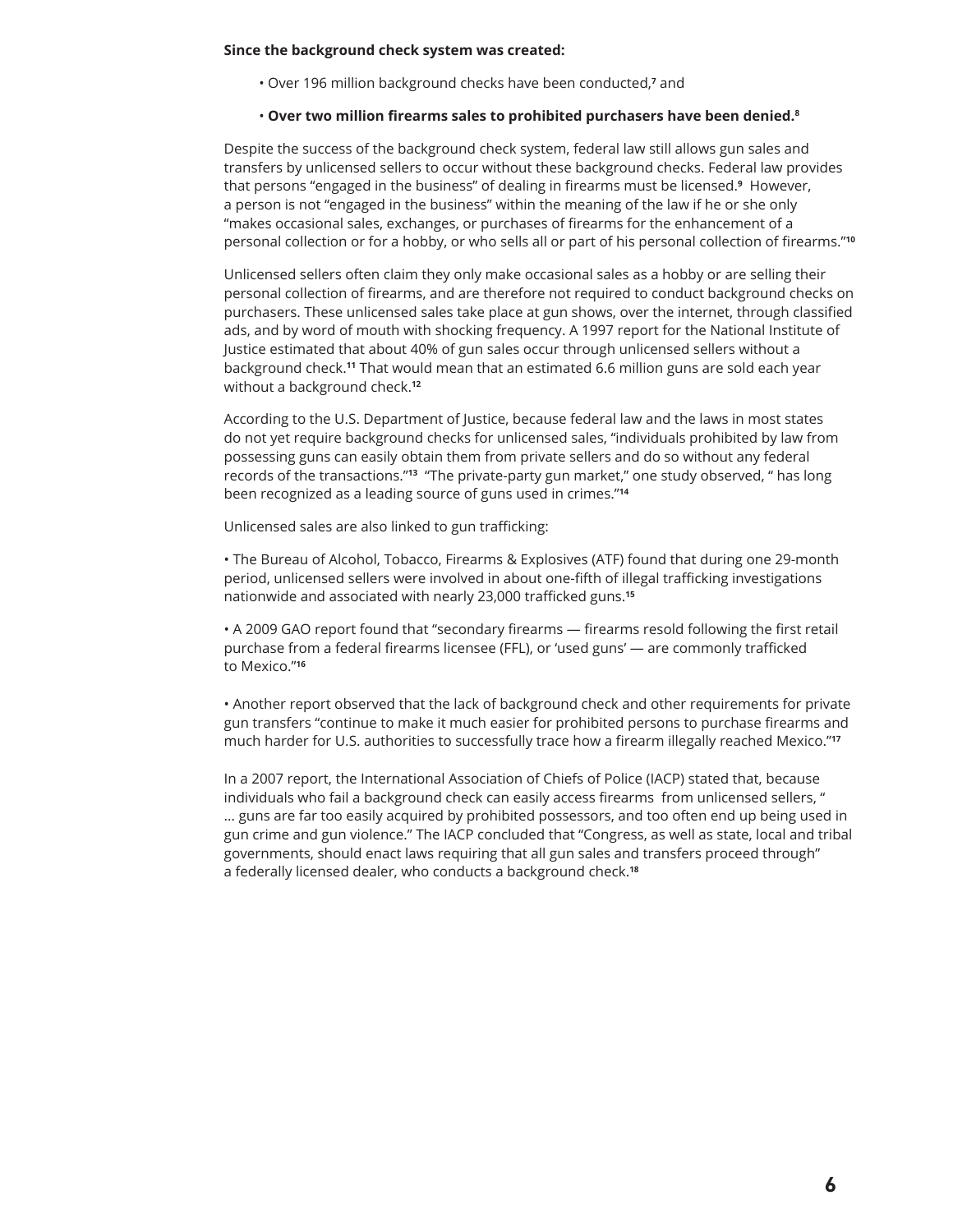#### **(ENDNOTES)**

- 1. Michael A. Fuoco and Sadie Gurman, *New Mexico man regrets selling guns used in Western Psych shootings,* Pittsburgh Post-Gazette, March 31, 2012, at http://www.post-gazette.com/home/2012/03/31/New-Mexico-man-regrets-selling-guns-used-in-Western-Psych-shootings/ stories/201203310176; Sadie Gurman et al., *Two dead*, seven injured in Western Psych shooting, Pittsburgh Post-Gazette, March 9, 2012, at http://old.post-gazette.com/pg/12068/1215395-100.stm.
- *2. Man killed in Western Psych shooting worked as therapist, recently engaged,* wpxi.com, March 10, 2012, at http://www.wpxi.com/news/ news/local/man-25-killed-western-psychiatric-shooting-worked-/ nLPb6/.
- 3. For additional examples, see Mayors Against Illegal Guns, *Background Checks for All Gun Sales Will Save Lives and Help Police Catch Criminals,* at http://everytown.org/wp-content/uploads/2014/02/ Background\_Checks\_Save\_Lives\_and\_Catch\_Criminals.pdf.
- 4. Michael A. Fuoco and Sadie Gurman, *New Mexico man regrets selling guns used in Western Psych shootings,* Pittsburgh Post-Gazette, March 31, 2012, at http://www.post-gazette.com/home/2012/03/31/ New-Mexico-man-regrets-selling-guns-used-in-Western-Psych-shootings/stories/201203310176.
- 5. 18 U.S.C. § 922(g).
- 6. 18 U.S.C. § 922(t)
- 7. Federal Bureau of Investigation, *Total NICS Background Checks, November 30, 1998 - September 30, 2014,* http://www.fbi.gov/about-us/ cjis/nics/reports/1998\_2014\_monthly\_yearly\_totals.pdf.
- 8. Bureau of Justice Statistics, U.S. Dep't of Justice, *Background Checks for Firearm Transfers, 2010 – Statistical Tables,* at http://bjs.gov/content/ pub/pdf/bcft10st.pdf. This statistic covers the period March 1, 1994 – Dec. 31, 2010.
- 9. 18U.S.C. §§ 922(t), 923(g).
- 10. 18 U.S.C § 921(a)(21)(C).
- 11. Philip J. Cook & Jens Ludwig, Guns in America: *National Survey on Private Ownership and Use of Firearms,* U.S. Department of Justice, at http://www.policefoundation.org/ content/guns-america; National Institute of Justice Research in Brief 6-7 (May 1997), at https://www.ncjrs.gov/pdffiles/165476.pdf; see also *Bing, Godbee, Eight Local Mayors Oppose New Gun Bill,* CBS Detroit (Sept. 25, 2012), at http:// detroit.cbslocal.com/2012/09/25/bing-godbee-eight-local-

mayors-oppose-new-gun-bill/ (quoting the Michigan State Police as saying that 48% of handgun sales in Michigan were unlicensed sales).

- 12. *See Mayors Against Illegal Guns, Felon Seeks Firearm, No Strings Attached* (Sept. 2013), at http://3gbwir1ummda16xrhf4do9d21bsx.wpengine.netdna-cdn.com/wp-content/uploads/2014/07/FELON\_SEEKS\_FIREARM\_REPORT.pdf.
- 13. U.S. Dep't of Justice, Office of the Inspector General, *Review of ATF's Project Gunrunner 10* (Nov. 2010), at http://www. justice.gov/oig/reports/ATF/e1101.pdf.
- 14. Garen J. Wintemute et al., *Private-Party Gun Sales, Regulation, and Public Safety,* 363 New Eng. J. Med. 508, 509 (Aug. 5, 2010), at http://www.nejm.org/doi/pdf/10.1056/ NEJMp1006326.
- 15. Bureau of Alcohol, Tobacco and Firearms, U.S. Dep't of the Treasury, *Following the Gun: Enforcing Federal Laws Against Firearms Traffickers,*xi (June 2000), at https://www.atf.gov/ sites/default/files/assets/Firearms/chap1.pdf.
- 16. U.S. Gov't Accountability Office, *Firearms Trafficking: U.S. Efforts to Combat Arms Trafficking* to Mexico Face Planning and Coordination Challenges 26 (June 2009), at http://www. gao.gov/new.items/d09709.pdf
- 17. Colby Goodman & Michel Marizco, *U.S. Firearms Trafficking to Mexico: New Data and Insights Illuminate Key Trends and Challenges, in Shared Responsibility: U.S.-Mexico Policy Options for Confronting Organized Crime* 198 (Eric L. Olson, David A. Shirk & Andrew Selee eds., 2010), at http://www. wilsoncenter.org/sites/default/files/Shared%20Responsibility%2012.22.10.pdf. See also Statement Before the United States House of Representatives Committee on Foreign Affairs, Subcommittee on the Western Hemisphere by William Hoover, Assistant Dir. for Field Operations of the Bureau of Alcohol, Tobacco, Firearms and Explosives, ¶ 8 (Feb. 7, 2008), at http://www.atf.gov/press/releases/2008/02/020708-testimony-atf-ad-hoover-sw-border.html.
- 18. Int'l Ass'n of Chiefs of Police (IACP), T*aking a Stand: Reducing Gun Violence in Our Communities* 14 (2007), at http://www. theiacp.org/portals/0/pdfs/ACF1875.pdf.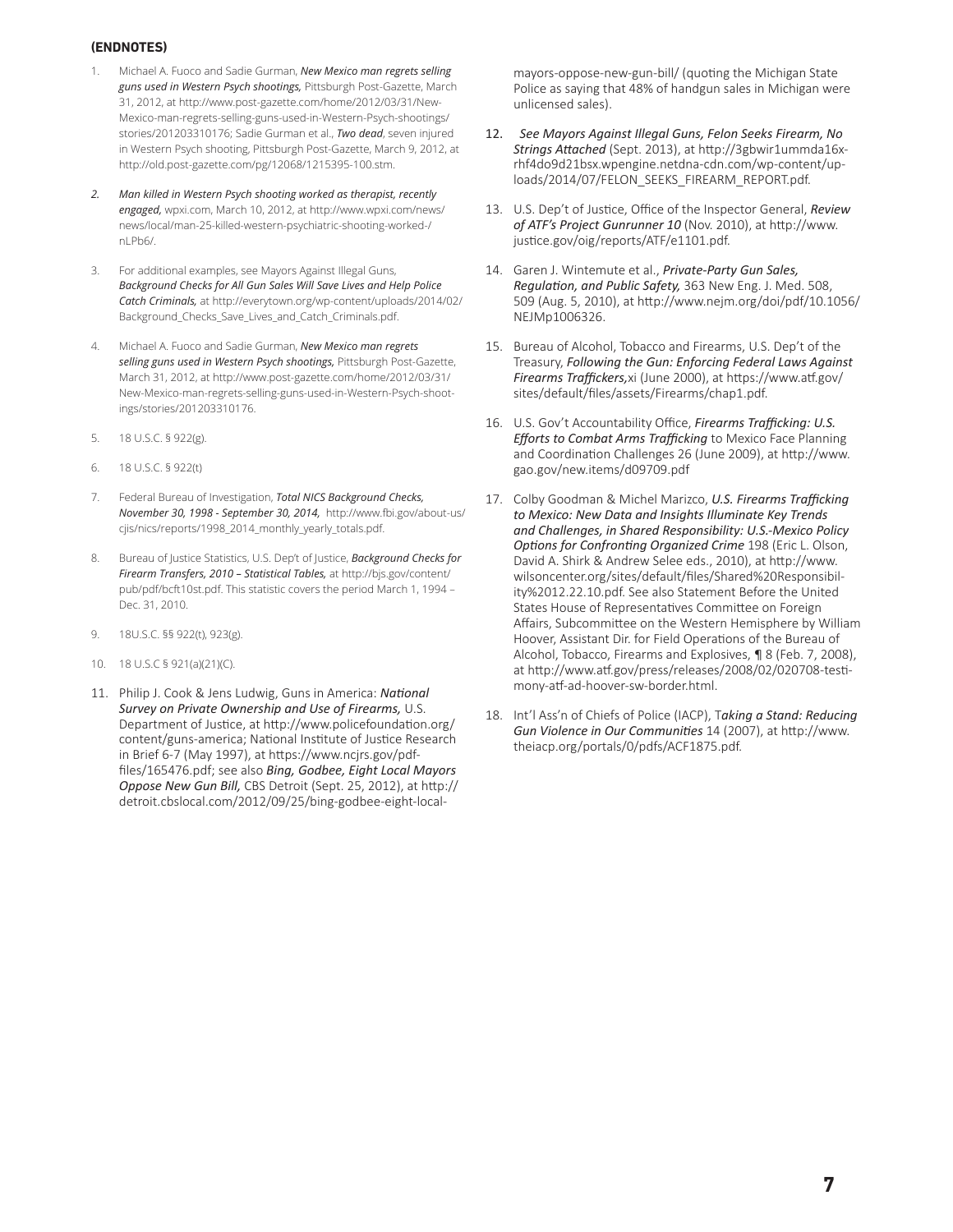# **THE SOLUTION:**

### **EXPANDING THE BACKGROUND CHECK REQUIREMENT**

**R**esearch consistently shows that Americans overwhelmingly support expanding background check requirements for gun sales.**<sup>1</sup>** There are several straightforward ways that states can do this. In fact, 19 states have already enacted laws expanding the background check requirement to at least some unlicensed sales.

#### **Utilize the System That Already Exists**

The simplest, most effective approach to expanding the background check requirement involves utilizing the system that already exists. There are now over 55,000 licensed gun dealers throughout the country, each one set up to conduct background checks.**<sup>2</sup>** Unlicensed individuals can easily go to a gun dealer's place of business and the dealer can conduct a background check on the seller's behalf.

Gun stores – licensed gun dealers – are a common feature in many American communities.– 98.4% of Americans live within 10 miles of a licensed gun dealer.**<sup>3</sup>** Licensed gun dealers conduct background checks on gun purchasers over 10 million times each year.**4** This network of gun dealers constitutes an established system for conducting background checks. States do not need to create a new system; all that a state needs to do is require unlicensed sellers to use this same system.

California and Rhode Island have used this approach for over two decades. Four more states (Colorado, Connecticut, Delaware and New York) adopted this approach in 2013, and one more state (Washington) in 2014.**5** Maryland and Pennsylvania use this approach for handguns, but not yet for long guns.**<sup>6</sup>** Simple, straightforward language like the language discussed at the end of this report can be used to adopt this commonsense approach.

In fact, in January of 2013, the Bureau of Alcohol, Tobacco, Firearms & Explosives issued a guidance document setting forth a streamlined procedure for gun dealers to use to conduct background checks on behalf of unlicensed sellers of firearms. This procedure eliminates excess paperwork. It also frees the parties from the complicated procedure that had been previously required for returning a gun to an unlicensed seller if a potential buyer fails a background check. Under this document, a dealer may choose not to accept a gun into its inventory, but still conduct a background check on a potential buyer.**<sup>7</sup>**

In April 2013, Senators Joe Manchin (D-WV) and Pat Toomey (R-PA) proposed an amendment to a federal bill that would have required a licensed dealer to take possession of a firearm and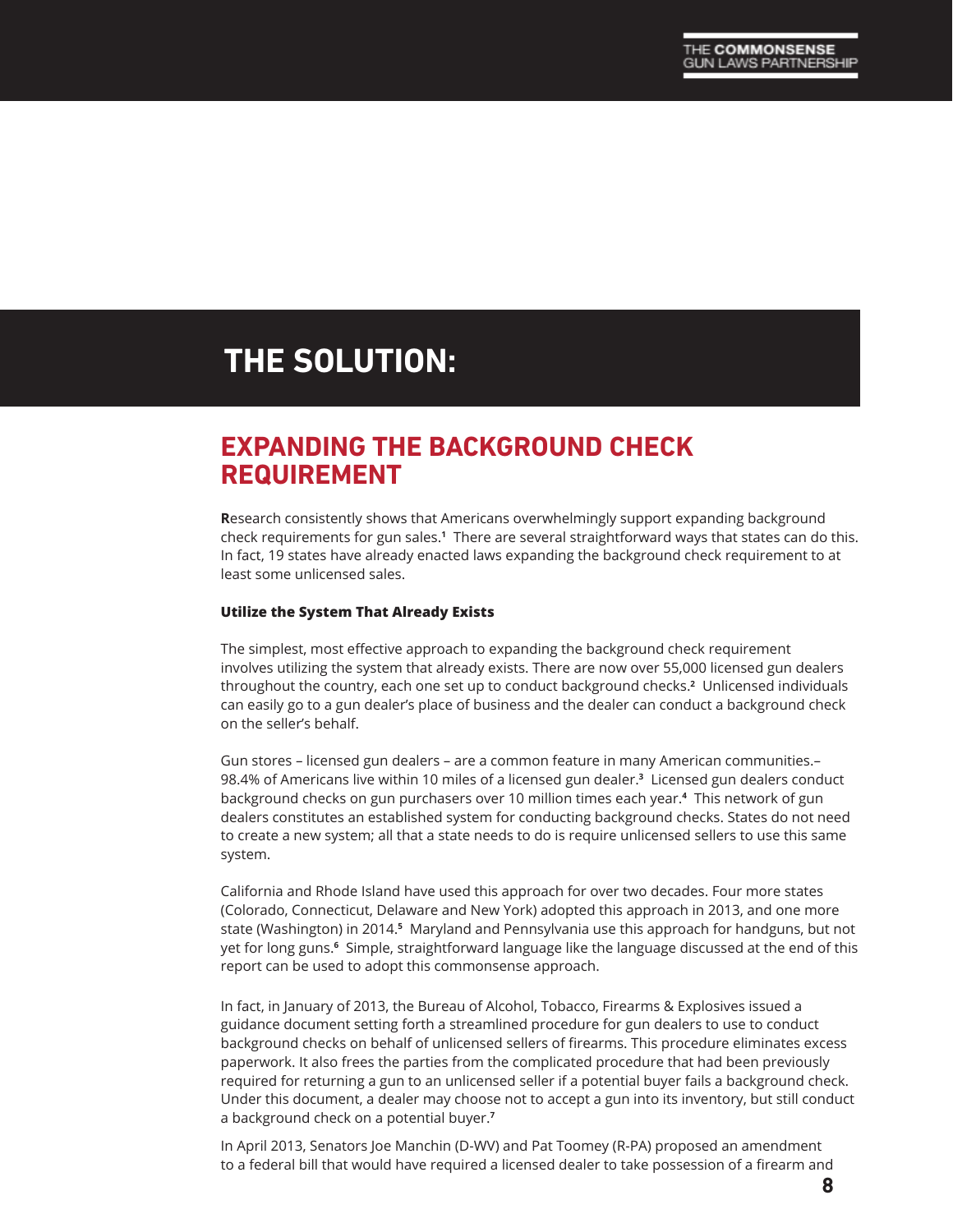conduct a background check on the purchaser for any gun transfer "at a gun show or event, on the curtilage thereof," or "pursuant to an advertisement, posting, display or other listing on the Internet or in a publication by the transferor of his intent to transfer, or the transferee of his intent to acquire, the firearm."**<sup>8</sup>** Fifty-four members of the Senate voted in favor of the amendment; however, a vote of at least 60 is necessary to pass a bill.**<sup>9</sup>**

#### **Record-keeping Requirements**

Record-keeping requirements help enforce background check requirements. When a person has transferred a gun to someone else, the person may falsely claim to have conducted a background check. Law enforcement officers can disprove this claim if a record is required to be kept for every background check.

Currently, when a person buys a gun from a licensed gun dealer, he or she fills out a form known as Form 4473. Licensed dealers are required to maintain these forms in their places of business as records of the background check and gun sale or transfer.**10** Except in a few states that require reporting of gun sales, licensed dealers do not generally provide these records to law enforcement or a government agency. With prior legal authority, law enforcement officers can view these records to enforce the background check requirement and to trace guns that have been used in crimes. But federal law enforcement officers do not collect these records for other purposes.

#### **In fact, federal law protects these records from government collection.**

Federal law explicitly prohibits federal law enforcement agencies from: (1) using dealers' records of sales to establish a centralized system for the registration of firearms, firearm owners, or firearm transactions; or (2) requiring dealers' records of sales to be recorded in, or transferred to a centralized facility.11 In addition, federal law explicitly requires the federal government to destroy any record that it has of a successful background check within 24 hours.**12** By ensuring that records of gun sales remain at gun dealerships, and are not collected by the federal government, these laws enable states to adopt background check requirements without creating a system of gun registration.

Under a law requiring a background check before an unlicensed gun sale, a licensed dealer who conducts a background check on behalf of an unlicensed seller would create a record of the sale, using Form 4473. Law enforcement officers would then be able to access this record to verify that a background check was conducted or to identify the owner of a gun used in a crime. Federal law enforcement would not, however, be legally allowed to collect these records for other purposes.

#### **An Alternative for States with Strong Licensing Law.**

A handful of states have another kind of system that can be used for background checks. These states regulate unlicensed sales of firearms primarily by prohibiting sales to purchasers who do not have the requisite state license or permit, and requiring a background check before issuing the license or permit.**13** Four states (Hawaii, Illinois, Massachusetts, and New Jersey) have such laws for all firearm purchases, and four more states (Iowa, Michigan, Nebraska, and North Carolina) do the same only for handguns.

These permits and licenses vary greatly in duration; as a result, there is a risk in some of these states that a person will become prohibited from purchasing a firearm after obtaining the license or permit but before purchasing a firearm. This situation may arise, for example, if a man obtains a permit to purchase a firearm; one week later, his ex-wife obtains a protective order against him, and then he uses the permit to buy a gun even though the protective order makes him legally ineligible to do so. As a result of this problem, in 2013 and 2014 respectively, Illinois and Massachusetts passed laws requiring a seller to contact law enforcement and verify the validity of the purchaser's permit at the time of the sale.**<sup>14</sup>**

In states that already have a permitting system in place, this approach makes sense. Most states do not have this system, however. The 33 states that have not addressed the loophole for unlicensed sellers should first consider requiring sales to be processed through licensed dealerships.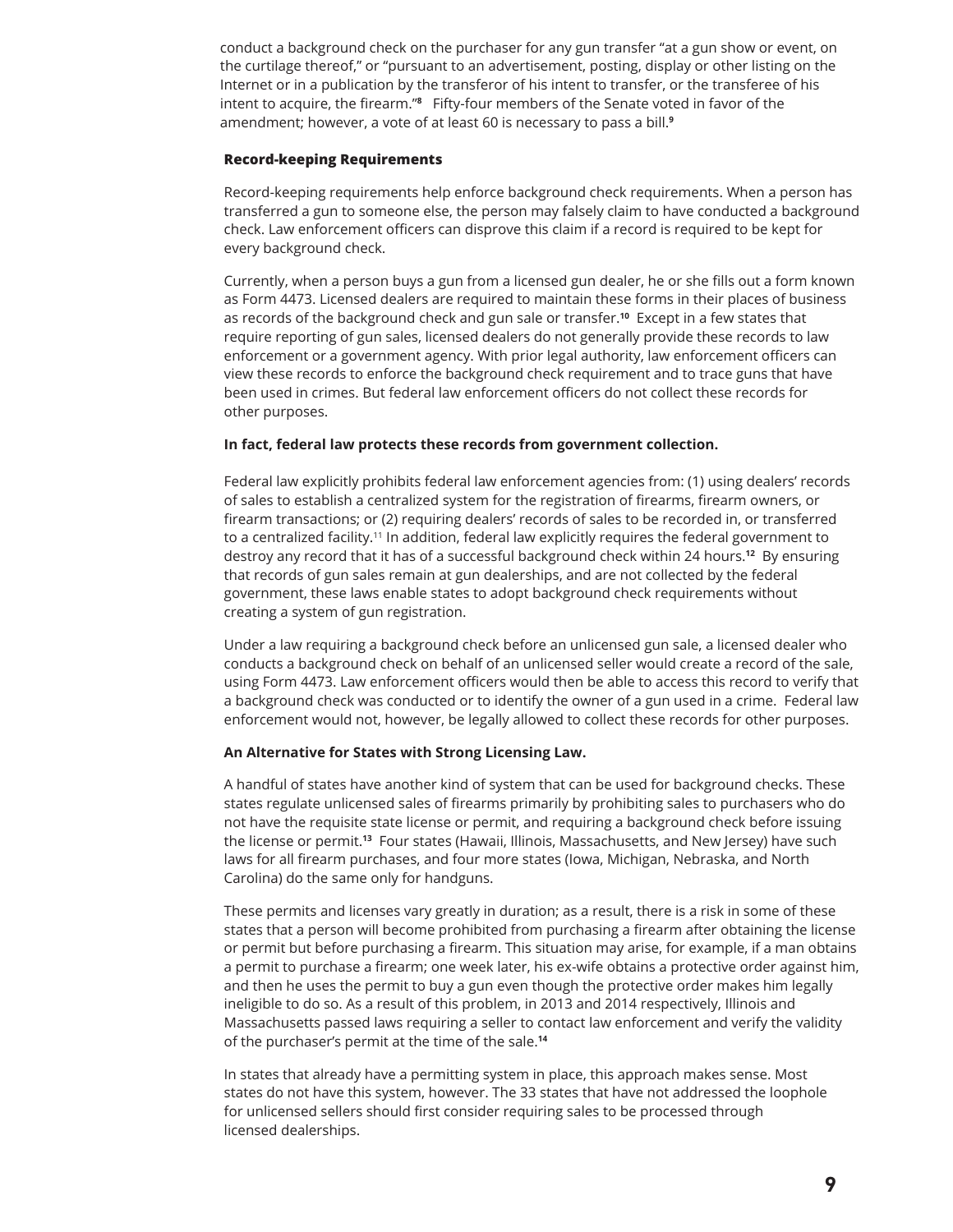# **HOW THE SOLUTION PREVENTS CRIME**

**W**hen properly utilized, the background check system that already exists works well. There is ample evidence that requiring a background check before any sale of a gun reduces crime and saves lives. Based on an analysis conducted by Everytown for Gun Safety, in states that require background checks on all handgun sales:

- 38% fewer women are shot and killed by their intimate partners,
- 49% fewer people commit suicide with a gun,
- There are 17% fewer aggravated assaults with guns,
- 39% fewer police officers are killed with handguns, and
- 64% fewer guns are trafficked to be used in out-of-state crimes.

A study using crime gun trace data from 53 U.S. cities for the years 2000–2002 also found that laws regulating unlicensed handgun sales are strongly associated with fewer trafficked guns.**<sup>16</sup>**

What happens when a background check is not conducted? In 2007, Missouri repealed its requirement that handgun purchasers obtain a permit after a background check. Since that repeal:

• The share of crime guns recovered in Missouri that were originally purchased in-state has grown by 25%;

• A key indicator of crime gun trafficking – the share of crime guns that were recovered within two years of their original sale – has doubled; and

• Gun murders in the state have risen nearly 25%.**<sup>17</sup>**

The data is overwhelming. **States must enact this commonsense law.** Americans should not have to wait any longer to prevent dangerous people from accessing guns.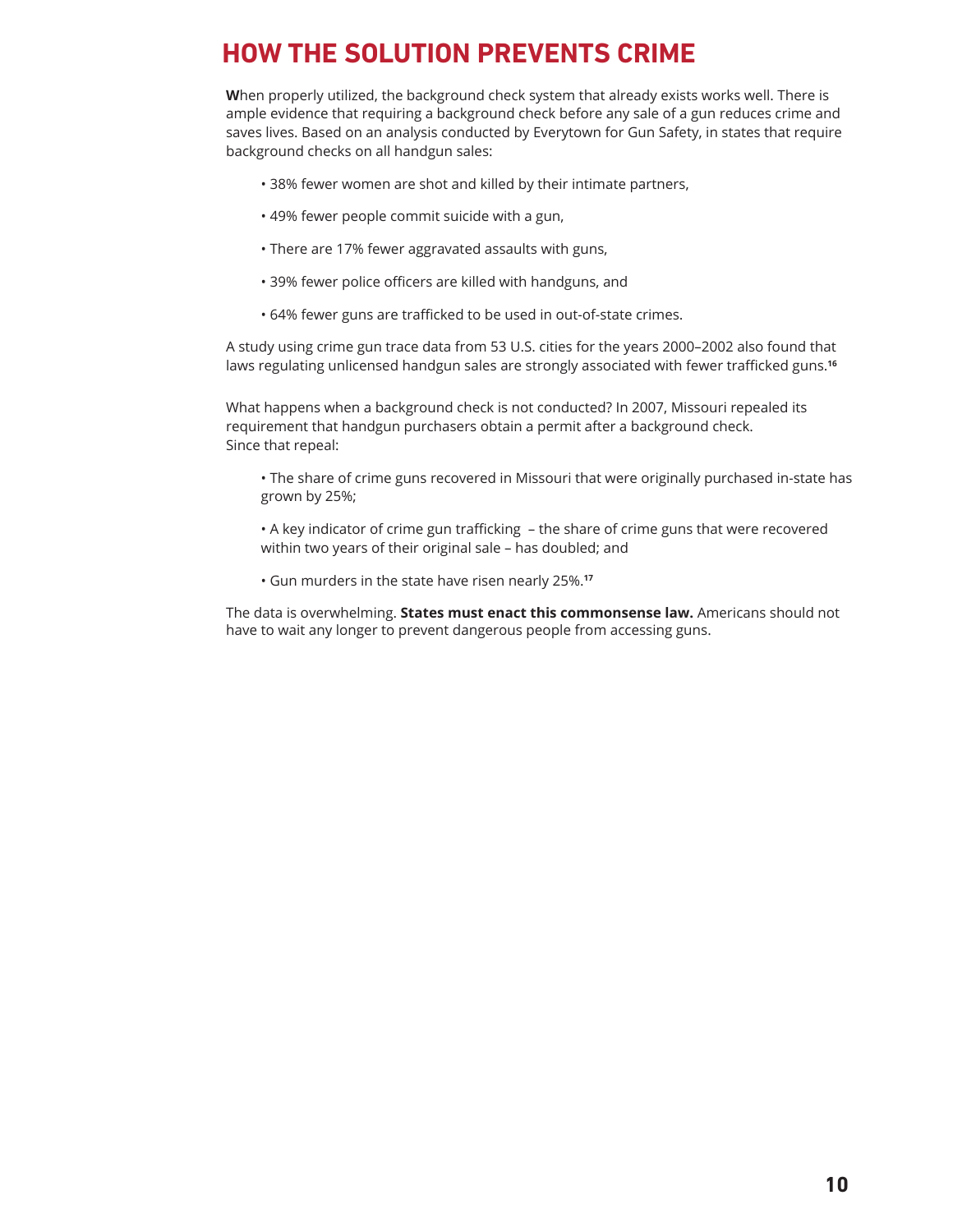#### **(ENDNOTES)**

- 1. Quinnipiac University, *Iraq Getting In Was Wrong; Getting Out Was Right, U.S. Voters Tell Quinnipiac University National Poll;* 92 Percent Back Background Checks For All Gun Buys, July 3, 2014, at http://www.quinnipiac.edu/news-and-events/quinnipiac-university-poll/national/release-detail?ReleaseID=2057; Polling Report.com, Guns, at http://www.pollingreport.com/guns.htm; Louis Jacobson, *Gabby Giffords says Americans "overwhelmingly" support expanding background checks,* Politifact.com, April 13, 2013, at http:// www.politifact.com/truth-o-meter/statements/2013/apr/18/gabrielle-giffords/gabby-giffords-says-americans-overwhelmingly-suppo/.
- 2. Everytown for Gun Safety, *How many gun dealers are there in your state?*, at http://everytown.org/article/how-many-gun-dealers-arethere-in-your-state/.
- 3. Everytown for Gun Safety, *How many gun dealers are there in your state?*, at http://everytown.org/article/how-many-gun-dealers-arethere-in-your-state/.
- 4. Federal Bureau of Investigation, *Total NICS Background Checks November 30, 1998 - September 30, 2014,* at http://www.fbi.gov/ about-us/cjis/nics/reports/1998\_2014\_monthly\_yearly\_totals.pdf
- 5. Cal. Penal Code §§ 27545, 27850-28070; Colo. Rev. Stat. § 18-12- 112. 2013 Colo. H.B. 1229; Conn. Gen. Stat. §§ 29-33(c), 29-36l(f), 29-37a(e)-(j). 2013 Ct. ALS 3; Del. Code tit. 11, § 1448B, tit. 24, § 904A; N.Y. Gen. Bus. Law § 898. 2013 NY ALS 1. N.Y. Gen. Bus. Law §§ 895-897; R.I. Gen. Laws §§ 11-47-35 – 11-47-35; Washington Initiative I-594 (2014); see also D.C. Code Ann. § 7-2505.02.
- 6. Md. Code Ann., Pub. Safety §§ 5-101(t), 5-124. Maryland's requirement applies to "regulated firearms," which is defined to include handguns and assault weapons. However, assault weapons are now generally banned in Maryland; 18 Pa. Cons. Stat. § 6111(b), (c), (f)(2).
- 7. Bureau of Alcohol, Tobacco, Firearms & Explosives, *Record-keeping and background check procedures for facilitation of private party firearms transfers*, ATF Proc. 2013-1, at https://www.atf.gov/sites/

default/files/assets/pdf-files/atf\_proc.\_2013-1\_-\_private\_firearms\_ transfers\_through\_ffls.pdf

- 8. S.AMDT.715 to S.659 (2013)
- 9. Jonathan Weisman, *Senate Blocks Drive for Gun Control,* N.Y. Times (April 17, 2013), at http://www.nytimes.com/2013/04/18/us/politics/senate-obama-gun-control.html?pagewanted=all.
- 10. 18 U.S.C. § 923(g)(1)(A). See also 27 C.F.R. § 478.129.
- 11. 18 U.S.C. § 926.
- 12. 18 U.S.C. § 922(t).
- 13. Four states require licenses for purchases of all firearms. Haw. Rev. Stat. Ann. §§ 134-2, 134-13; 430 Ill. Comp. Stat. 65/1 – 65/15a, 720 Ill. Comp. Stat. 5/24-3(k); Mass. Gen. Laws ch. 140, §§ 121, 129B, 129C, 131, 131A, 131E, 131P; N.J. Stat. Ann. § 2C:58-3. Four more states require licenses for purchases of all handguns. Iowa Code §§ 724.15 – 724.20; Mich. Comp. Laws §§ 28.422, 28.422a; Neb. Rev. Stat. Ann. §§ 69-2404, 69-2407, 69-2409; N.C. Gen. Stat. §§ 14-402  $-14-404.$
- 14. 430 Ill. Comp. Stat. 65/3(a-10); Mass. Gen. Laws ch. 140, § 128A.
- 15. Everytown for Gun Safety, *Gun Background Checks Reduce Crime and Save Lives*, at http://3gbwir1ummda16xrhf4do9d21bsx. wpengine.netdna-cdn.com/wp-content/uploads/2013/03/Background\_Checks\_Reduce\_Crime\_and\_Save\_Lives.pdf.
- 16. Daniel W. Webster et al., *Effects of State-Level Firearm Seller Accountability Policies on Firearms Trafficking,* Journal of Urban Health 86: 525–537 (2009).
- 17. Mayors Against Illegal Guns, The Impact of Eliminating Missouri's Background Check Requirement, at http://3gbwir1ummda16xrhf4do9d21bsx.wpengine.netdna-cdn.com/wp-content/uploads/2014/02/MAIG - Lessons from Missouri0713.pdf.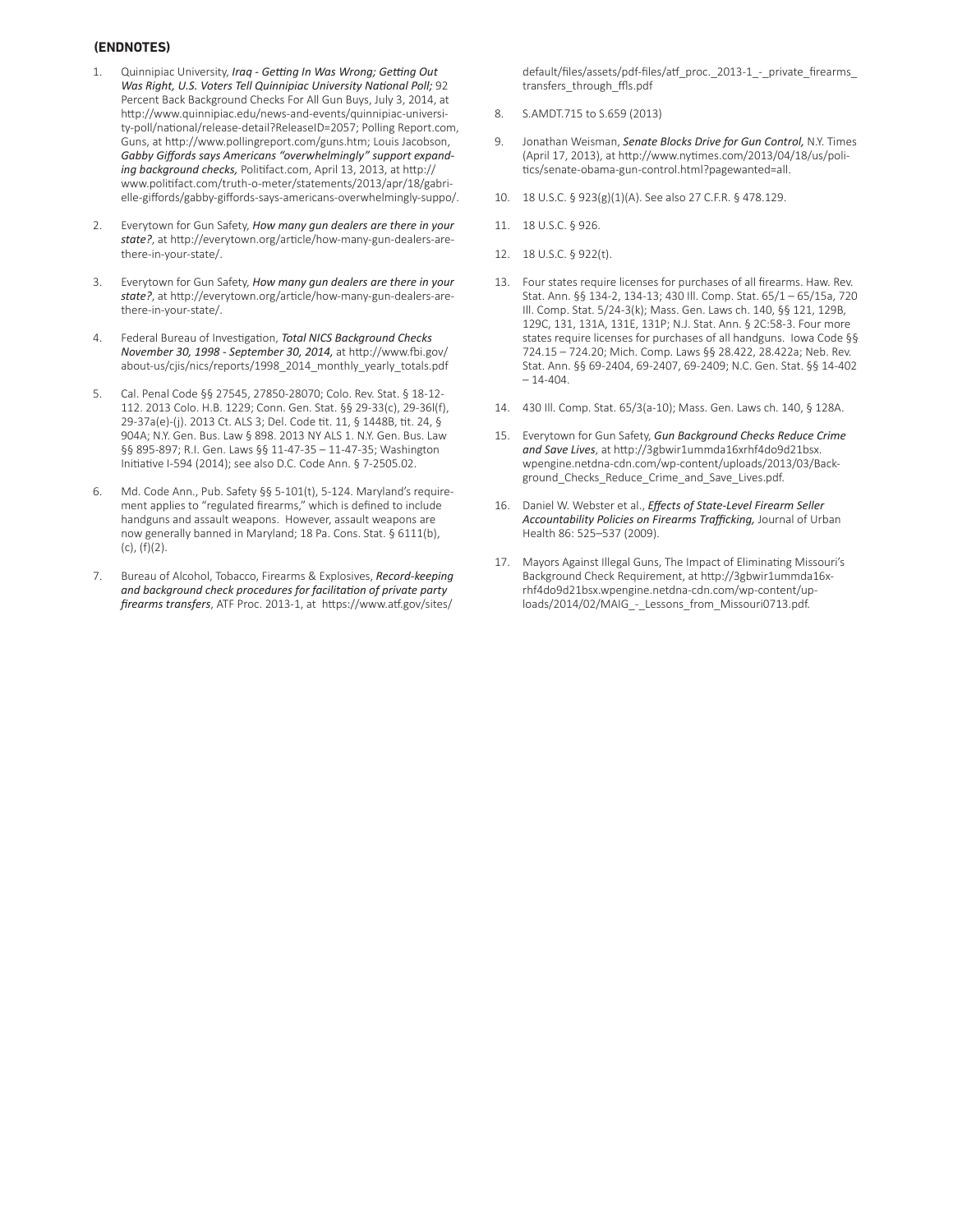# **GUN SHOWS**

### **HOW THE LOOPHOLE IS EXPLOITED AT GUN SHOWS**

**K**evin Dawson of Ooltewah, Tennessee frequently traded and sold firearms at gun shows. He didn't have a federal firearms license, even though the ATF had advised him to obtain one due to his regular and frequent gun sales.**<sup>1</sup>** In 2011, Dawson sold a handgun to convicted felon Jesse Mathews without a background check at a gun show.<sup>2</sup> A few months later, Mathews held up the U.S. Money Shops in Chattanooga with the handgun he purchased from Dawson. When law enforcement arrived at the scene, Mathews shot and killed Chattanooga Sergeant Tim Chapin before being apprehended.**<sup>3</sup>**

Gun shows are an iconic part of American culture, and an extremely popular marketplace for guns. Usually held on the weekends, gun shows provide an opportunity for gun enthusiasts to gather and view a wide variety of firearms and firearm accessories for sale from a variety of sources. A 2007 report by the Office of the Inspector General of the U.S. Department of Justice reveals the number of gun shows in the U.S. each year ranges from 2,000 to 5,200.<del>4</del> At some gun shows, over 1,000 guns can be sold over the course of one weekend.**<sup>5</sup>**

Most gun shows are operated and attended by law-abiding persons who legally purchase or transfer guns. The problem is that criminals exploit gun shows by taking advantage of the fact that, in most states, no background check is required when a gun is sold by someone who is not licensed as a dealer. **These criminals use gun shows as an opportunity to find people willing to sell a gun without a background check.**

Because they provide a convenient venue for unlicensed sellers to conduct business, gun shows have become a key source of crime guns and guns acquired by persons who are prohibited from purchasing or possessing firearms. A 1999 ATF study found that 25 to 50% of gun show vendors are unlicensed.**<sup>6</sup>** These unlicensed sellers frequently rent table space at gun shows and carry or post "Private Sale" signs, signaling that their guns may be purchased without a background check, paperwork, or record-keeping.**<sup>7</sup>**

A 2009 undercover investigation by the City of New York at gun shows in Nevada, Ohio, and Tennessee "observed many unlicensed sellers doing brisk business at gun shows."**<sup>8</sup>** The investigators tested whether licensed and unlicensed sellers would conduct what appeared to be illegal transactions, and found:

• When investigators claimed that they "probably" could not pass background checks, 19 of 30 unlicensed sellers (63%) were still willing to complete the firearm sale**<sup>9</sup>** ; and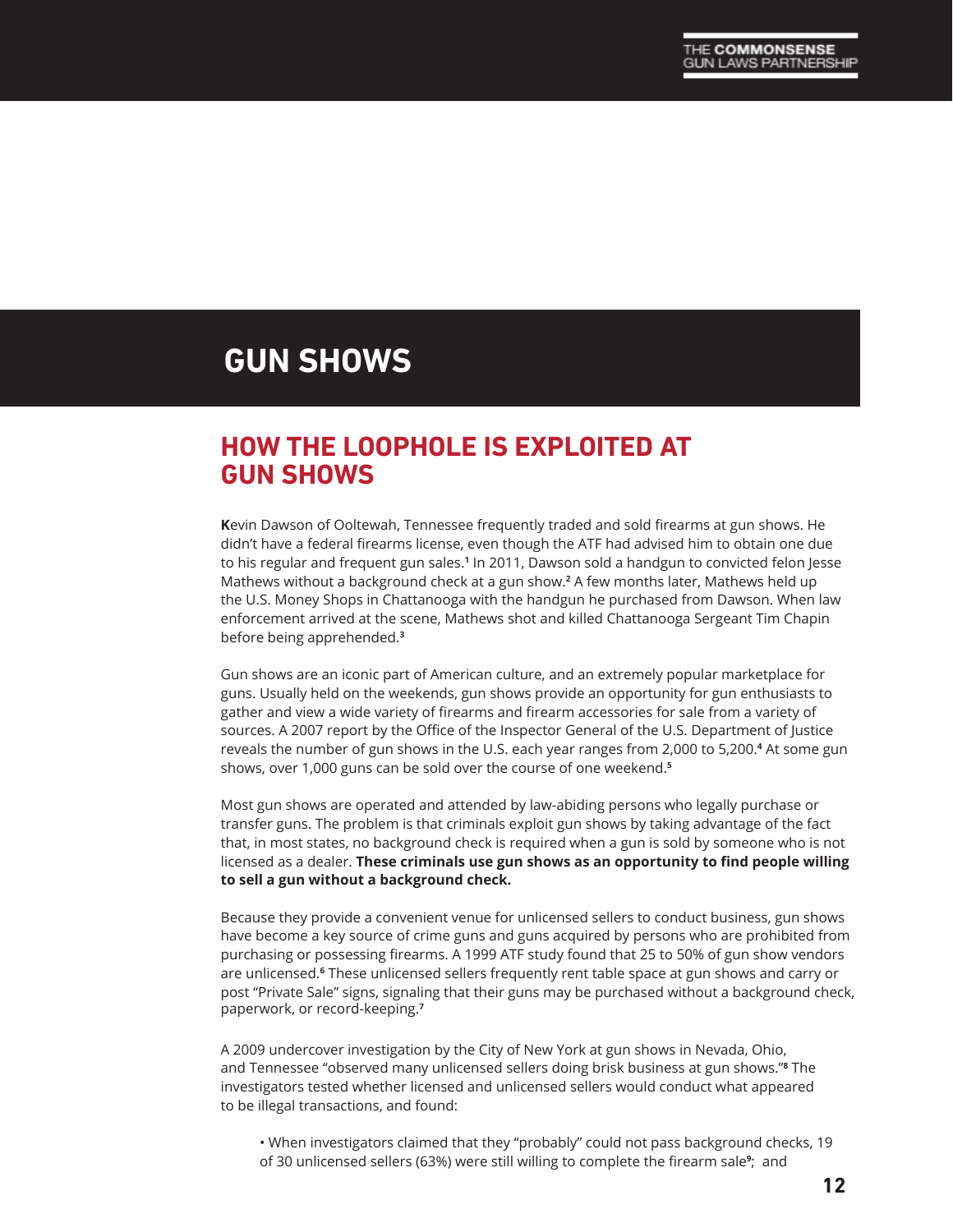• When investigators approached licensed dealers and appeared to conduct straw purchases on behalf of prohibited people, 16 of 17 dealers (94%) were willing to complete these transactions.**<sup>10</sup>**

In a subsequent investigation conducted at a Phoenix gun show, an investigator successfully purchased guns from two unlicensed sellers despite informing both of them that he "probably couldn't pass" a background check.**<sup>11</sup>**

Federal law defines "gun show" as a "function sponsored by any national, State, or local organization, devoted to the collection, competitive use, or other sporting use of firearms, or an organization or association that sponsors functions devoted to the collection competitive use, or other sporting use of the firearms community."**12** In 1986, Congress passed the so-called Firearm Owners' Protection Act ("FOPA"), which expressly permitted dealers to conduct business at a gun show.**13** FOPA is also the federal law that weakly defined the "engaged in the business" threshold that determines whether a firearms seller must be federally licensed, increasing the overall number of unlicensed sellers.**<sup>14</sup>**

Federally licensed firearms dealers may sell guns at gun shows that are located in the same state as the dealer's place of business.**15** Licensed dealers must conduct background checks on all attempted purchasers and maintain sales records of any transactions, whether made at gun shows or elsewhere.**<sup>16</sup>**

Unlicensed sellers may also sell guns and conduct business at gun shows. However, they are not subject to the same regulations as licensed dealers, and are therefore not required to conduct background checks on purchases or maintain sales records.

### **HOW BACKGROUND CHECKS WORK AT GUN SHOWS**

**T**he most comprehensive approach to ensuring that sales are only made to eligible purchasers is through a requirement for a background check prior to any firearm transfer. Eleven states have this requirement for all guns, and six other states do the same only for handguns.**<sup>17</sup>**

Four of the ten states that require background checks for all gun transfers (Connecticut, Colorado, Illinois, and New York) also have laws expressly requiring background checks at gun shows.**<sup>18</sup>** These laws were already on the books before these states adopted their broader background check laws.

In contrast, Oregon continues to require a background check when a firearm is sold by an unlicensed seller at a gun show only.**19** This approach leaves open the possibility that unlicensed gun sellers will use other methods of connecting with potential purchasers, such as through online advertisements, rather than gun shows. Consequently, the best approach is to require a background check whenever a gun is sold or transferred, with limited exceptions as described at the end of this report.

Twelve states specifically impose other kinds of regulations on gun shows, with California having the most comprehensive regulation of gun shows. These regulations include security, record-keeping, and signage requirements, and can help encourage compliance with background checks requirements and other gun laws.**<sup>20</sup>**

**State background check requirements can effectively prevent dangerous individuals from buying guns at gun shows.** According to a 2010 report by Mayors Against Illegal Guns, states that do not require background checks for all handgun sales at gun shows are the sources of crime guns recovered in other states at more than two and a half times the rate of states that do require background checks for all handgun sales.**21** None of the ten states that are most frequently the sources of crime guns, when population is taken into account, require background checks at gun shows.**<sup>22</sup>**

A 2007 study compared gun shows in states that do not require background checks on unlicensed gun sales, such as Arizona, Nevada, Texas, and Florida, with gun shows in California, which does require background checks for unlicensed sales.**23** The study found that California's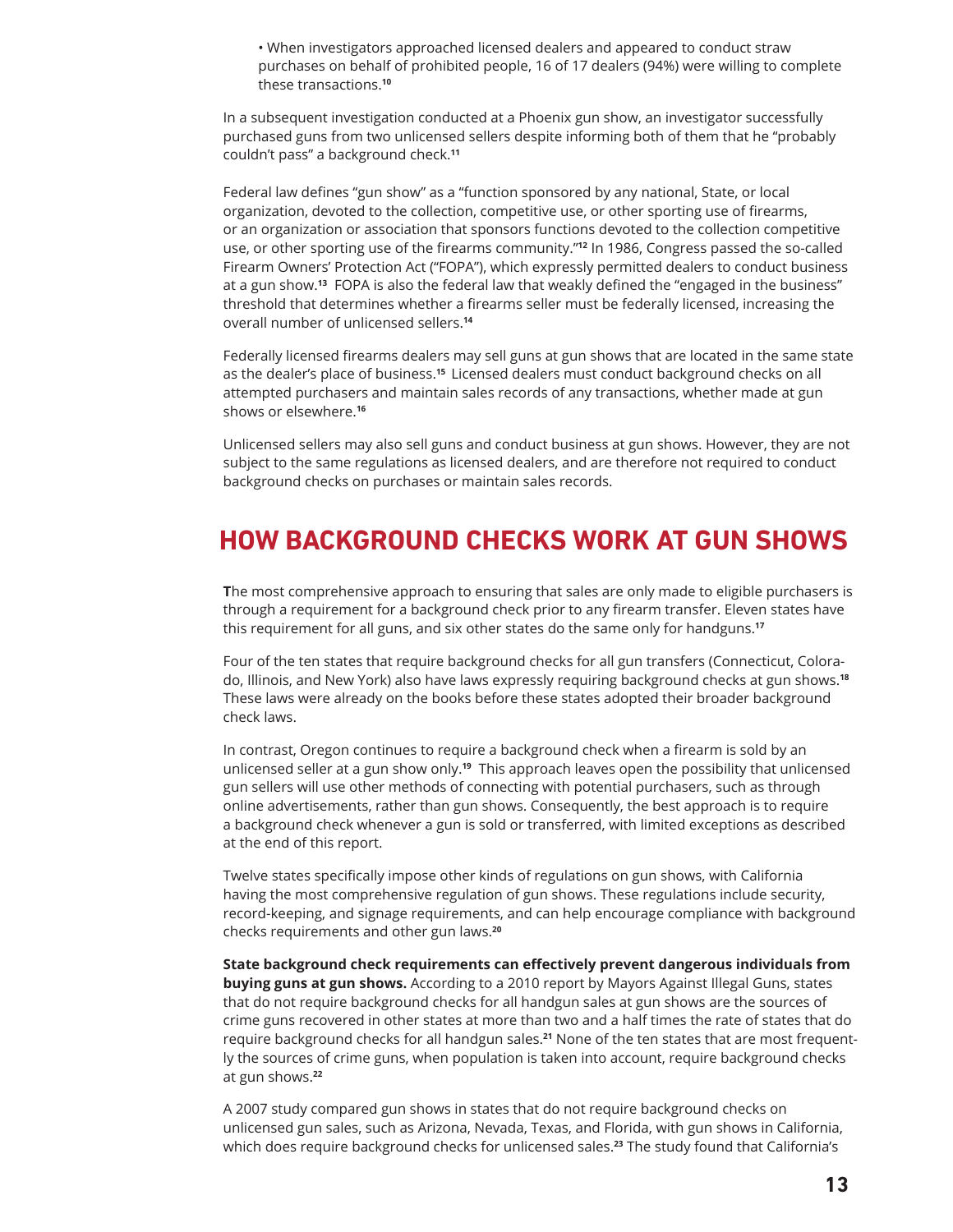regulatory policies were associated with a lower incidence of anonymous, undocumented gun sales at gun shows.**<sup>24</sup>**

Background check requirements can be enforced at gun shows with ease and the cooperation of all those involved. For example, the New York Attorney General's Office conducted an investigation that revealed that gun show attendees were regularly violating the state's background check law. This investigation resulted in the gun show operators formally agreeing to comply with the above requirements, and:

• Require that all guns brought into the gun show by unlicensed sellers are tagged so that, upon exiting, the operator can determine if the guns were sold and a background check was performed.

• Inform all gun show staff of the requirements of posting signs and conducting background checks.

• Limit the number of access doors at the show so that sellers and buyers have to enter and exit through an area where the background check procedures can be monitored.

• Use reasonable means to prevent illegal gun sales outside of the building, including the parking lot.

• Alert local law enforcement that a show will be held in their area, and request periodic patrols in the parking lots to deter illegal sales.

• Call local law enforcement if illegal sales are observed or suspected.**<sup>25</sup>**

States can continue to allow gun shows to flourish without providing criminals and other prohibited people an opportunity to obtain guns illegally. A background check requirement will help accomplish this goal and save lives.

#### **(ENDNOTES)**

- 1. "Man Who Allegedly Sold Gun To Man Who Killed Sgt. Chapin To Forfeit 323 Weapons," *The Chattanaoogan.* com, Dec. 17, 2012, available at: http://www.chattanoog. com/2012/12/17/240571/Man-Who-Allegedly-Sold-Gun-That-Was.aspx
- 2. Id.
- 3. Harlan Murray, "2 Eyewitnesses Describe the Slaying of Sgt. Tim Chapin," *The Chattanaoogan.com*, April 13, 2011, available at: http://www.chattanoogan. com/2011/4/13/198893/2-Eyewitnesses-Describe-Slaying-Of-Sgt..aspx.
- 4. Office of the Inspector General, U.S. Department of Justice, *The Bureau of Alcohol, Tobacco, Firearms and Explosives' Investigative Operations at Gun Shows* i (June 2007), at http://www.justice.gov/oig/reports/ATF/e0707/final.pdf.
- *5. The Bureau of Alcohol, Tobacco, Firearms and Explosives' Investigative Operations at Gun Shows, supra* note 3, at 6; U.S. Department of Justice & Bureau of Alcohol, Tobacco and Firearms, U.S. Department of the Treasury, Gun Shows: Brady Checks and Crime Gun Traces 4-7 (Jan. 1999).
- 6. U.S. Department of Justice & Bureau of Alcohol, Tobacco and Firearms, U.S. Department of the Treasury, *Gun Shows: Brady Checks and Crime Gun Traces* 4 (Jan. 1999).
- 7. Garen J. Wintemute, *Gun Shows Across a Multistate American Gun Market: Observational Evidence of the Effects of Regulatory Policies,* 13 Inj. Prevention 150, 154-55 (2007).
- 8. City of New York, *Gun Show Undercover* 12, 24 (Oct. 2009), at http://www.gunshowundercover2009.org
- 9. Id. at 16
- 10. Id. at 20.
- 11. City of New York, Gun Show Undercover: Arizona 1 (Jan. 2011), at http://www.gunshowundercover2009.org/18156. html.
- 12. 27 C.F.R. § 478.100(b).
- 13. 18 U.S.C. § 923(j).
- 14. 18 U.S.C. § 921(a)(21)(C).
- 15. 27 C.F.R. § 478.100(a)(1).
- 16. 27 C.F.R. § 478.100(c).
- 17. See Law Center to Prevent Gun Violence, *Universal Background Checks & the Private Sale Loophole Policy Summary*, at http://smartgunlaws.org/universal-gun-background-checks-policy-summary/.
- 18. Colo. Rev. Stat. §§ 12-26.1-101 12-26.1-108; Conn. Gen. Stat. § 29-37g; 720 Ill. Comp. Stat. 5/24-3(A)(k), (C)(7); N.Y. Gen. Bus. Law §§ 895 – 897.
- 19. Or. Rev. Stat. §§ 166.432 166.441.
- 20. Law Center to Prevent Gun Violence, *Gun Shows Policy Summary,* at http://smartgunlaws.org/gun-shows-policy-summary/.
- 21. Mayors Against Illegal Guns, *Trace the Guns: The Link Between Gun Laws and Interstate Gun Trafficking* 14 (Sept. 2010), at http://www.tracetheguns.org/report.pdf.
- 22. Id.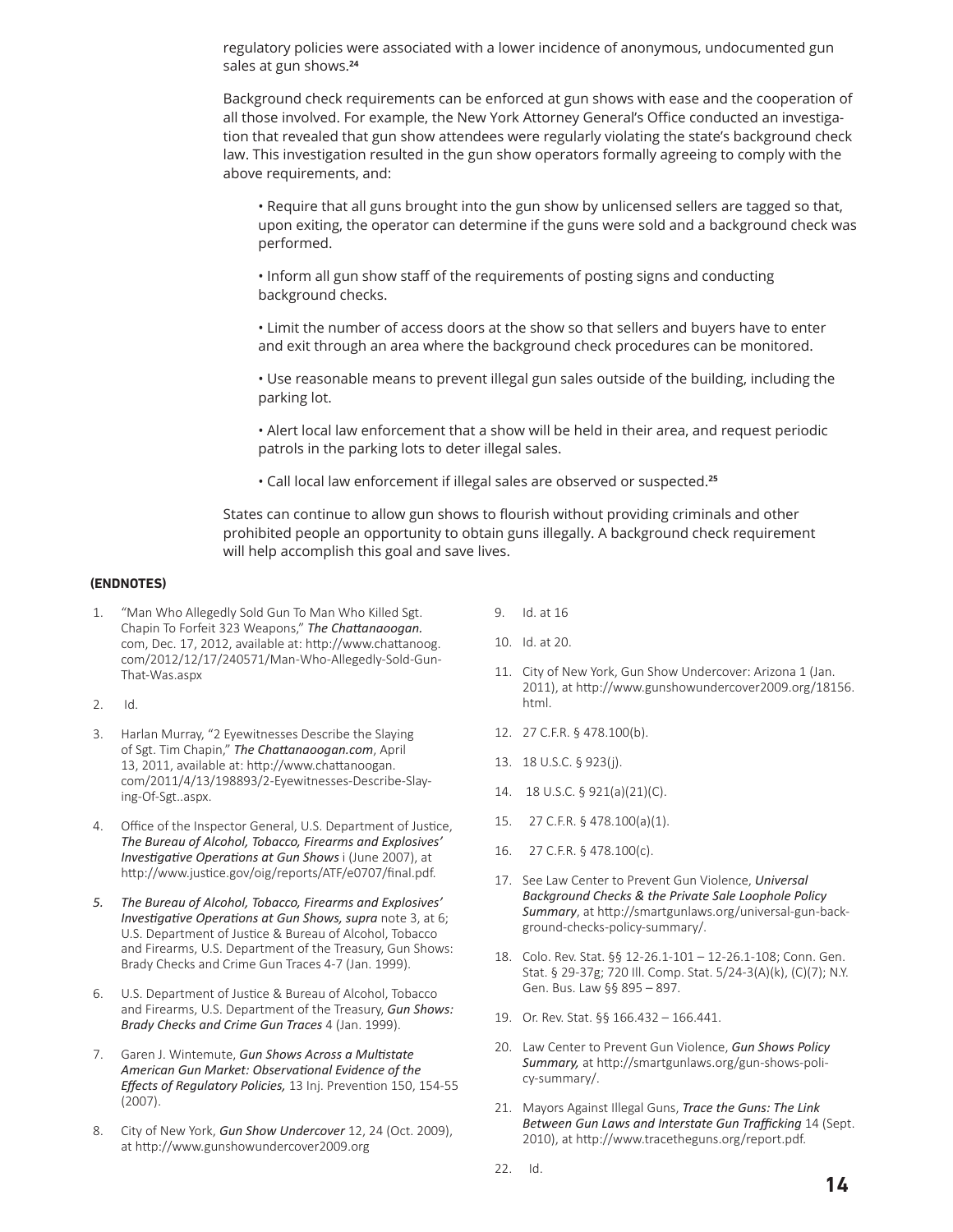#### **(ENDNOTES CONTINUED)**

- 23. Garen Wintemute, "Gun Shows Across a Multistat American Gun Market: Observational Evidence on the Effects of Regulatory Policies, Injury Prevention, 13: 150-156 (2007), available at http://www.ucdmc.ucdavis.edu/vprp/pdf/gunshowsIPman.pdf (noting that illegal straw purchases are more frequent in states that do not require background checks on all sales at gun shows).
- 24. Id.
- *25. Press Release: Following A.G. Schneiderman's Investigation, Two Of New York's Largest Gun Show Operators Agree To New Guidelines To Protect The Public* (Nov. 29, 2012), http://www.ag.ny.gov/press-release/following-ag-schneiderman%E2%80%99s-investigation-two-new-yorks-largest-gun-show-operators,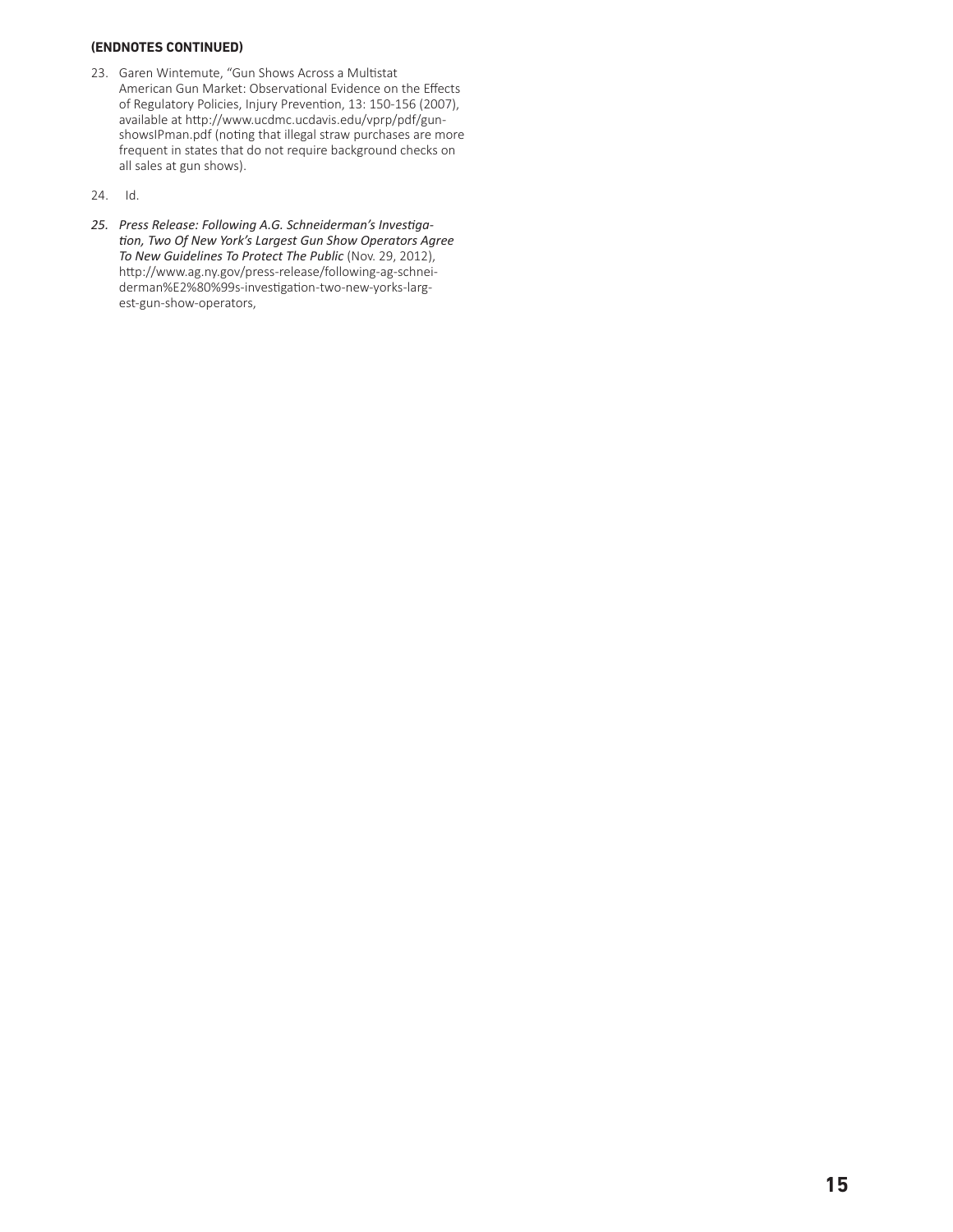# **INTERNET GUN SALES**

### **HOW THE LOOPHOLE IS EXPLOITED ON THE INTERNET**

**I**n October 2012, Zina Daniel obtained a restraining order against her estranged husband, Radcliffe Haughton, after he slashed her tires and threatened to kill her. Because of the restraining order, Haughton was prohibited from purchasing or possessing guns under federal law and would have failed the background check that licensed gun dealers are required to conduct. Later that month, he purchased a Glock .40 caliber semiautomatic handgun from an unlicensed seller he found on Armslist.com – a popular website where tens of thousands of guns are listed for sale. The seller did not conduct a background check. The next day, Haughton arrived at the salon where Daniel worked, shot and killed her and two other women and injured four others before killing himself.

Dangerous persons like Haughton often turn to online, unlicensed sellers to circumvent the law and obtain guns. In most states, these online sellers are currently not violating any laws by failing to conduct a background check on a purchaser. As described above, federal law only requires licensed dealers, and not unlicensed sellers, to conduct background checks on purchasers. Because of the lack of a background check requirement for unlicensed sales, criminals and other individuals who are prohibited from possessing guns can nonetheless obtain them.

The online marketplace facilitates these transactions. In the past, an unlicensed person who wanted to find a buyer for a gun would probably put the word out by contacting family and friends or posting a classified ad in a newspaper. He might also go to a gun show, if one happened to occur in a location near him, and look for a buyer there.

Because of the Internet, an unlicensed person no longer needs to wait for a gun show or for word to spread to sell his or her gun. The advent of the Internet multiplies the audience for advertisements offering to sell a gun, thereby increasing the likelihood that the person will sell the gun to someone with whom he has no interpersonal connection. Today, a person seeking to sell a gun need only post a listing on one of thousands of websites, and wait for a response.

Similarly, an ineligible individual who wants to buy a gun must no longer ask people he knows or go to a gun show. He only has to turn on his computer, go to a website, and look for listings by unlicensed sellers who are not required to conduct background checks. In fact, after agreeing to a simple disclaimer, buyers on Armslist.com can limit their searches to listings by "private," unlicensed parties in their city or state. These listings often provide a phone number, enabling the parties to easily arrange a meeting for the exchange of cash and guns.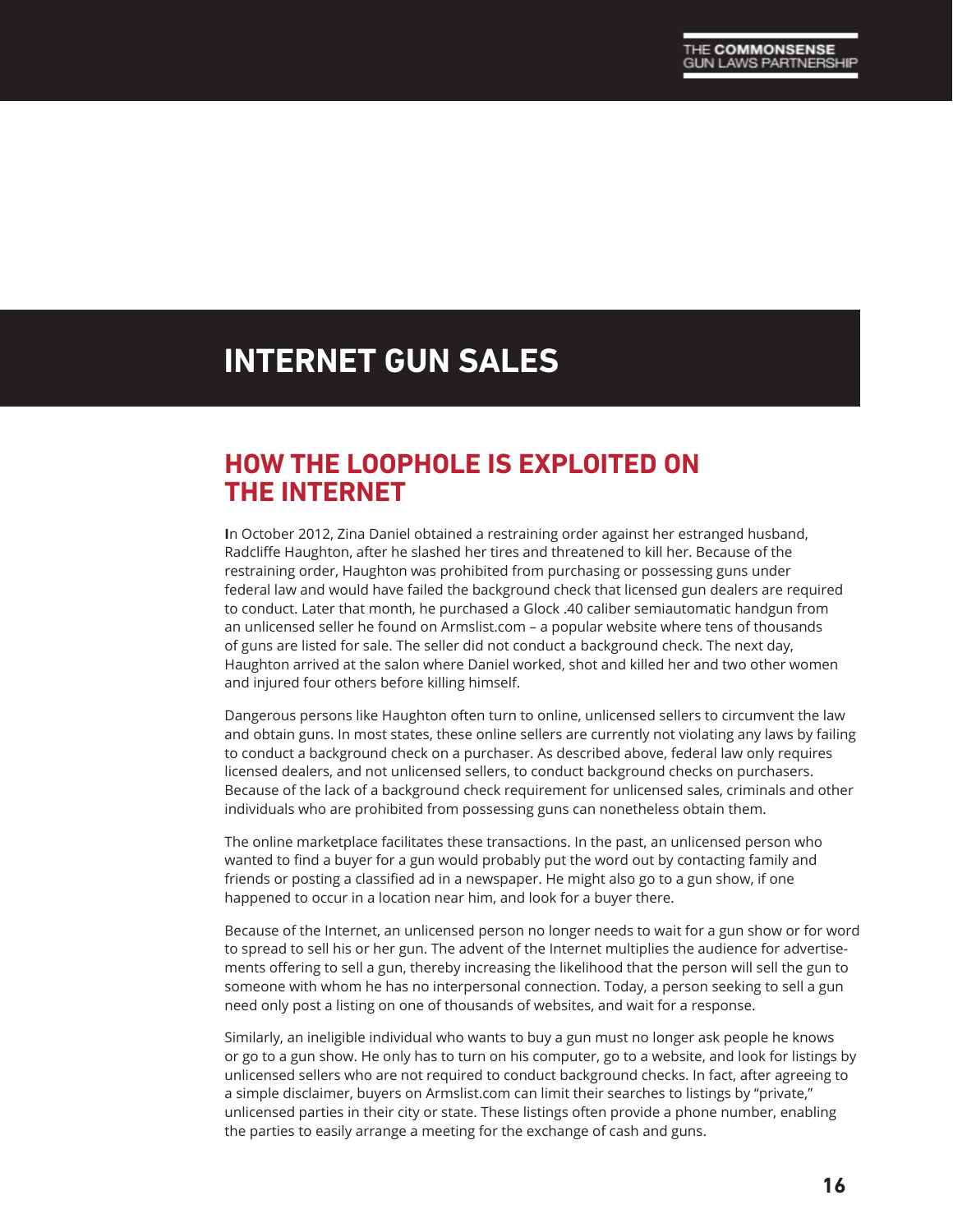Our current national system of gun regulation imposes virtually no limitations on these transactions.**<sup>2</sup>** In fact, it allows these transactions to take place almost anonymously. This system of regulation has not been updated to reflect the existence of the Internet, and the only significant federal law that applies to private gun sales limits sales across state lines.**<sup>3</sup>**

#### *The number of websites that facilitate gun sales is staggering:*

- As long ago as the year 2000, the U.S. Department of Justice estimated that there were about 80 online firearm auction sites, and 4,000 other sites where firearms were sold.**<sup>4</sup>**
- A three-month investigation by the New York Times in 2013 determined that more than **20,000 ads were being posted on Armslist.com every week.5**
- As of December 2011, there were about 12,000 separate guns-for-sale listings on Armslist.com.**<sup>6</sup>** By October 2014, that number had ballooned to over 80,000 listings.**<sup>7</sup>**

#### *Some of these listings involve licensed dealers who comply with the law and conduct a background check for every gun sale. Others involve unlicensed parties trying to sell guns usually without background checks:*

• Three out of four listings of guns-for-sale on Armslist.com in October 2014 were posted by unlicensed, "private" sellers. This amounts to over 60,000 listings by unlicensed sellers.**<sup>8</sup>**

*To see how many listings there are in your state, see Armslist.com Power Search, at http://www.armslist. com/classifieds/powersearch.* 

• In fall 2013, 29% of ads by unlicensed sellers on Armslist.com – nearly one in three – were posted by high-volume unlicensed sellers who posted five or more ads over an eight-week period.**<sup>9</sup>**

• According to an undercover investigation conducted by the City of New York in 2011:

#### **o 62% of unlicensed online firearm sellers (77 of 125) agreed to sell a firearm to a buyer who said that he or she probably could not pass a background check.**

 o 54% of the online unlicensed sellers were willing to sell to someone who admitted he was legally prohibited from possessing a gun.**<sup>10</sup>**

Certain websites also allow potential gun buyers to post 'want-to-buy' ads. In October 2014, there were over 5,000 want-to-buy ads on Armslist.**11** These ads allow people who have a particular kind of gun to sell to look through listings for buyers interested in that kind of gun.

Unfortunately, many of these online buyers are ineligible to possess guns. An analysis of these ads conducted by Mayors Against Illegal Guns (now Everytown for Gun Safety) found that:

• At least one in 30 want-to-buy ads (3.3%) had been posted by someone who had previously been convicted of a crime that disqualified him from legally having guns.**<sup>12</sup>** In contrast, fewer than one in 100 people who attempt buy guns from licensed gun dealers (<1%) fail the background check for this reason.**<sup>13</sup>**

• People posting want-to-buy ads included a 25-year-old male in Columbus, Ohio who had been named as a defendant in 15 felony or misdemeanor cases between 2007 and 2013, including pending charges for aggravated robbery and drug possession. He also pled guilty to possession of crack cocaine in 2010, a felony that prohibited him from buying guns. (The investigation by Mayors Against Illegal Guns revealed several similar individuals.)**<sup>14</sup>**

• Criminals know that they can avoid background checks by using websites like Armslist.com. The share of potential gun buyers who are ineligible due to their criminal history is four times higher on Armlist.com than at gun dealerships.**<sup>15</sup>**

• Given the rate at which unlicensed sellers list guns for sale on Armslist.com, and the rate at which prohibited people seek them, **gun sales through Armslist.com may put 25,000 guns in the hands of criminals each year.16**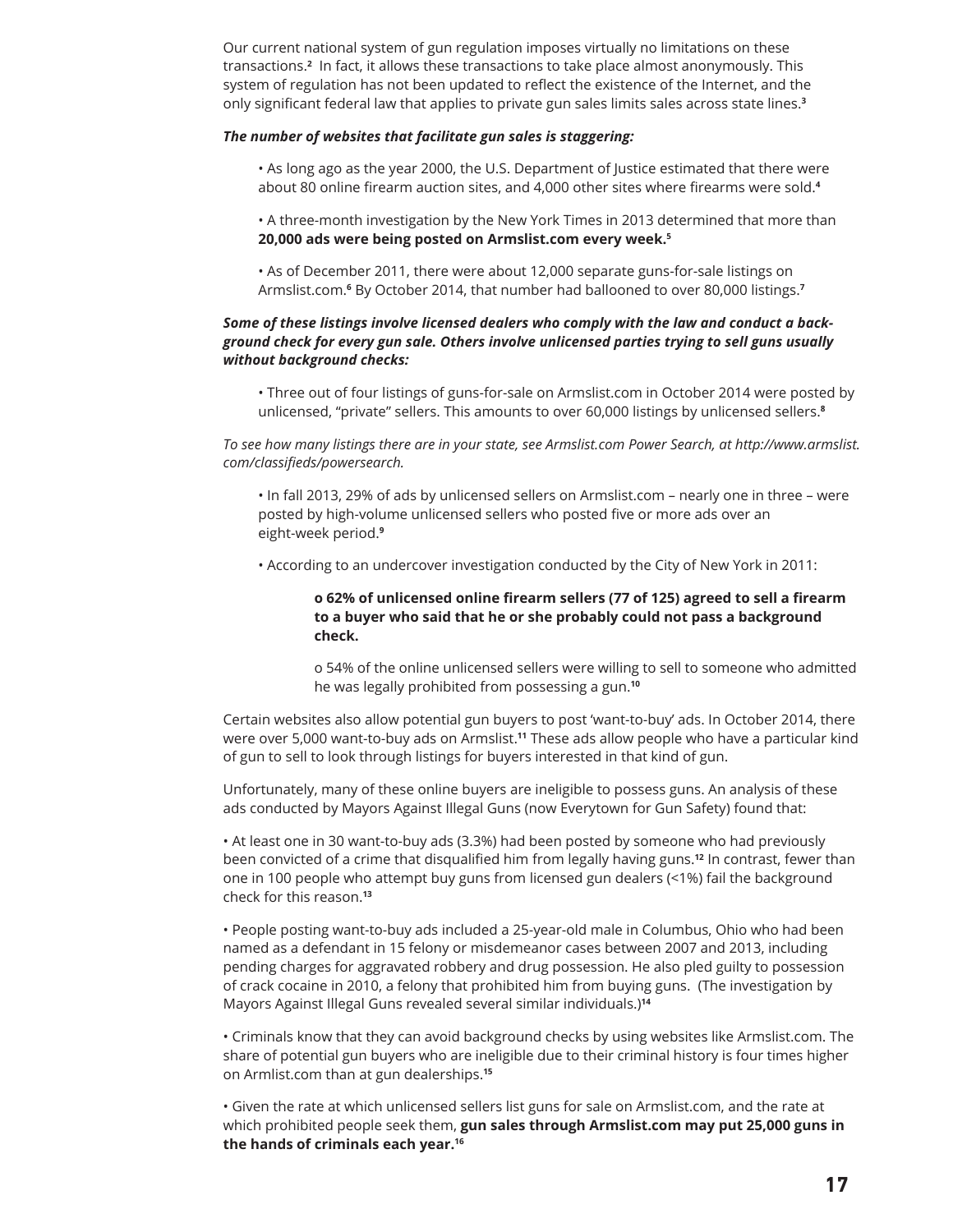### **HOW BACKGROUND CHECKS WORK OVER THE INTERNET**

**S**tates can effectively prevent dangerous individuals from purchasing guns online through a requirement for a background check prior to any firearm transfer. As noted above, eleven states have this requirement for all firearms, and six other states do the same only for handguns.

Background check requirements do not shut down Internet gun sales. Even in a state that has enacted a background checks requirement for private gun sales, a private person who wishes sell his or her gun can still use the Internet to find a buyer. He or she must only arrange to meet the buyer at one of the 55,000 licensed gun dealers in order to conduct a background check and complete the sale.

Nonetheless, these laws have a significant effect on online gun sales. A report published by Third Way in conjunction with Americans for Responsible Solutions in September 2013 found that online sales of firearms by private parties are far more prevalent in states that do not require a background check than among states that do. The report was based on a survey of every for-sale listing on Armslist.com on a single day, which amounted to 90,000 for-sale listings. The report found that on a per capita basis, there were nearly twice as many online gun ads in states that don't require background checks compared to states that do.

The report also analyzed listings seeking to buy a gun specifically from an unlicensed "private" seller - a clear indication that the buyer wishes to avoid a background check. The report found that the per capita average number of these ads is **240% higher in states that don't require background checks on those sales compared to states that do**. **<sup>17</sup>** This statistic demonstrates the difference a background check requirement can have on online gun sales.

#### **(ENDNOTES)**

- 1. Michael Cooper, Michael S. Schmidt & Michael Luo, *Loopholes in Gun Laws Allow Buyers to Skirt Checks*, N.Y. Times (Apr. 10, 2013), at http://www.nytimes.com/2013/04/11/us/ gun-law-loopholes-let-buyers-skirt-background-checks.html.
- 2. Ann Daniels, *The Online Gun Marketplace and the Dangerous Loophole in the National Instant Background Check System*, 30 J. Marshall J. Info. Tech. & Privacy L. 757 (2014).
- 3. 18 U.S.C. § 922.
- 4. U.S. Dep't of Justice, *Gun Violence Reduction: National Integrated Firearms Violence Reduction Strategy*, at http:// www.justice.gov/archive/opd/gunviolence.htm.
- *5. Michael Luo, Seeking Gun or Selling One, Web is a Land of Few Rules*, N.Y. Times, Aug. 29, 2013, at http://www.nytimes.com/2013/04/17/us/seeking-gun-or-selling-one-webis-a-land-of-few-rules.html?pagewanted=all&\_r=0.
- 6. Mayors Against Illegal Guns, *Felon Seeks Firearm, No Strings Attached* (Sept. 2013), at http://3gbwir1ummda16xrhf-4do9d21bsx.wpengine.netdna-cdn.com/wp-content/uploads/2014/07/FELON\_SEEKS\_FIREARM\_REPORT.pdf.
- 7. Armslist.com Power Search, at http://www.armslist.com/ classifieds/powersearch.
- 8. Third Way and Americans for Responsible Solutions, *What a Difference a Law Makes: Online Gun Sales in States With and Without Background Checks* (Sept. 2013), at: http:// s3.amazonaws.com/content.thirdway.org/publishing/attachments/files/000/000/043/What\_a\_Difference\_a\_Law Makes.pdf?1412357584.
- 9. Mayors Against Illegal Guns, *In the Business, Outside the Law: How Unlicensed Sellers Are Flooding the Internet with*

*Guns* (Dec. 2013), at https://s3.amazonaws.com/s3.mayorsagainstillegalguns.org/images/InTheBusiness.pdf.

- 10. City of New York, *Point, Click, Fire: An Investigation of Illegal, Online Gun Sales* (Dec. 2011), at http://www.nyc.gov/ html/cjc/downloads/pdf/nyc\_pointclickfire.pdf.
- 11. Armslist.com Power Search, at http://www.armslist.com/ classifieds/powersearch.
- 12. Mayors Against Illegal Guns, *Felon Seeks Firearm, No Strings Attached* (Sept. 2013), at http://3gbwir1ummda16xrhf-4do9d21bsx.wpengine.netdna-cdn.com/wp-content/uploads/2014/07/FELON\_SEEKS\_FIREARM\_REPORT.pdf. This number significantly understates the problem for several reasons, including it is based on a search limited to criminal records near the current location of the buyer.
- 13. Federal Bureau of Investigation, *NICS Operations Report 2013*, at http://www.fbi.gov/about-us/cjis/nics/reports/2013-operations-report.
- 14. Mayors Against Illegal Guns, *Felon Seeks Firearm, No Strings Attached 11* (Sept. 2013), at http://3gbwir1ummda16xrhf-4do9d21bsx.wpengine.netdna-cdn.com/wp-content/uploads/2014/07/FELON\_SEEKS\_FIREARM\_REPORT.pdf.
- *15. Id*. at 12.
- 16. Id.
- 17. Third Way and Americans for Responsible Solutions, *What a Difference a Law Makes: Online Gun Sales in States With and Without Background Checks* (Sept. 2013), at: http:// s3.amazonaws.com/content.thirdway.org/publishing/attachments/files/000/000/043/What a Difference a Law Makes.pdf?1412357584.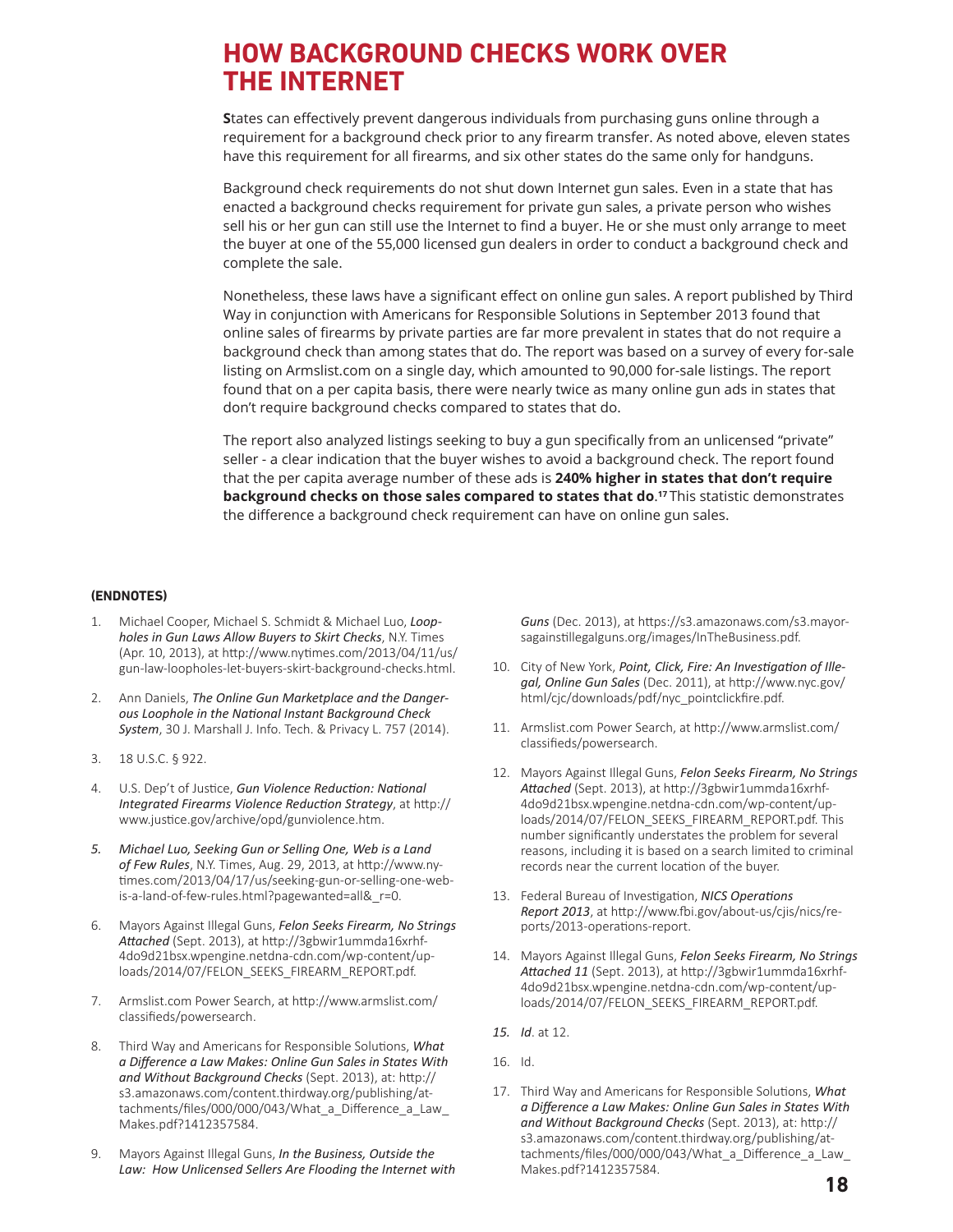# **A NOTE ON SECOND AMENDMENT LITIGATION**

**I**n 2008, the Supreme Court held for the first time that the Second Amendment protects the individual right of "law-abiding, responsible citizens" to possess an operable handgun in the home for self-defense.**<sup>1</sup>** However, the Supreme Court cautioned that this right is "not unlimited," and provided examples of "presumptively lawful" regulations, including "longstanding prohibitions on the possession of firearms by felons and the mentally ill."**<sup>2</sup>** The Court further clarified that its list of presumptively valid regulations was "not exhaustive," meaning that other gun regulations may also be valid.**<sup>3</sup>**

Since the 2008 decision, courts across the country have been faced with challenges to many kinds of gun regulations. Courts have overwhelmingly upheld strong gun laws and rejected these challenges. For example, in June 2014, a U.S. district court upheld a background check requirement enacted by Colorado in 2013, finding this law constitutional.**<sup>4</sup>** Plaintiffs filed a notice of appeal to the Tenth Circuit on July 28.

#### **(ENDNOTES)**

- *1. District of Columbia v. Heller, 554* U.S. 570, 635 (2008).
- *2. Id.* at 626-627.
- 3. *Id.* at 627, fn. 26.
- *4. Colo. Outfitters Ass'n v. Hickenlooper,* 2014 U.S. Dist. LEXIS 87021 (D. Colo. June 26, 2014).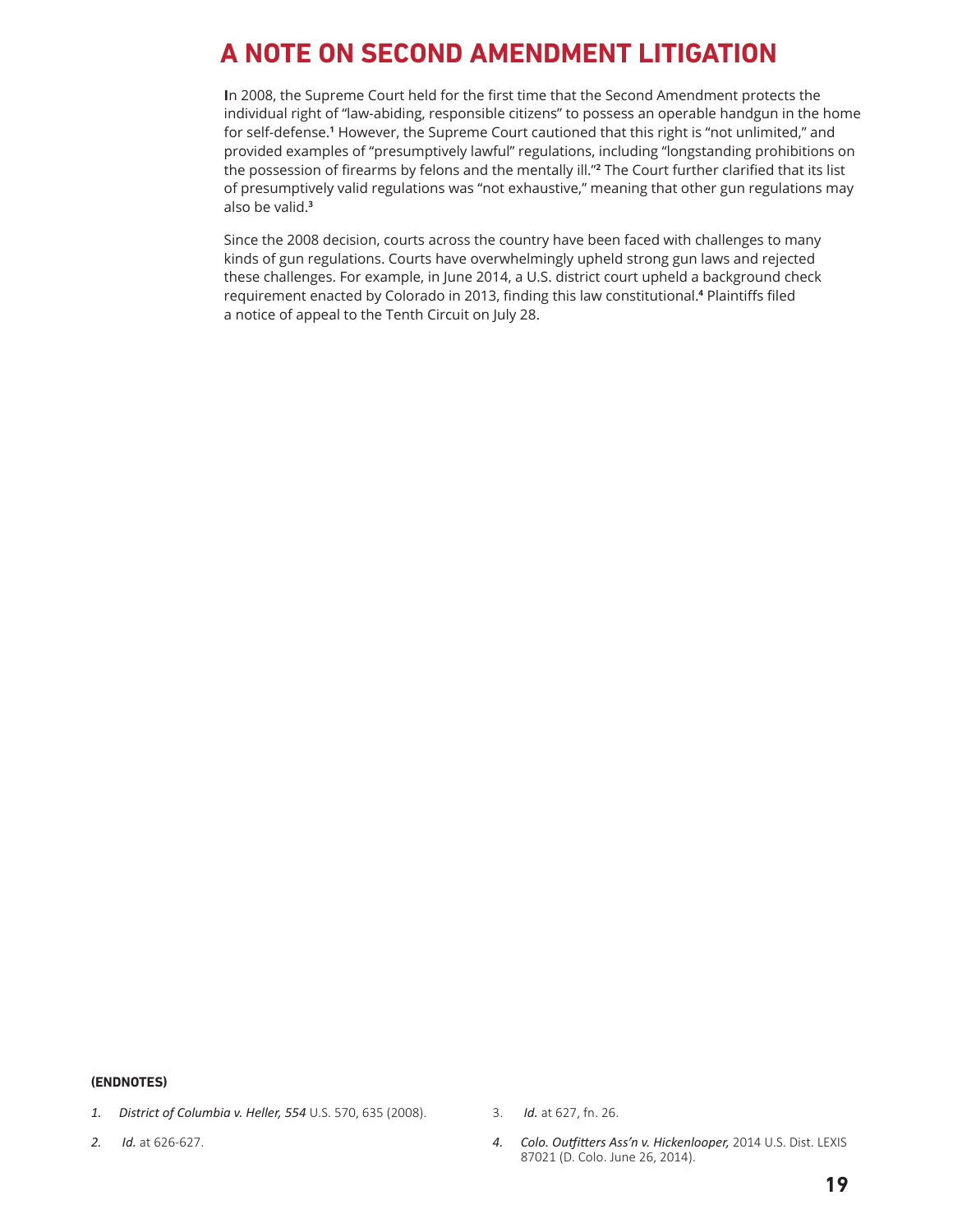# **FEATURES OF A STRONG BACKGROUND CHECKS LAW**

#### **A strong law requiring background checks for unlicensed gun sales includes the following features:**

*The Basic Requirement:* Every sale or transfer of a gun must be processed by a licensed gun dealer, who must conduct a background check on the purchaser, with the exceptions mentioned below. This means that a person who is transferring a gun must ensure that a licensed dealer runs this background check, and a person cannot legally acquire a gun unless he or she has first undergone a background check.

*Record-keeping:* As noted above, record-keeping is important to ensure that law enforcement officers can enforce the background check requirement. A law that requires a gun sale or transfer to be processed by a licensed dealer would require the dealer to create and maintain a record of sale that can be used for this purpose. The dealer should also record "Private Party Transfer" on the record of sale to avoid confusion in its records.**<sup>1</sup>**

*Costs:* A gun dealer who conducts a background check on behalf of an unlicensed transferor should be compensated for processing the sale. Consequently, many background check laws allow a gun dealer to charge a fee for conducting the background check. In order to ensure that dealers do not overcharge for this service, the fee should be equivalent to the dealer's reasonable costs for conducting the background check.

#### *Scope of the Requirement: "Transfers" versus "sales"*

Almost all of the existing state laws requiring unlicensed sellers to conduct background checks on gun buyers apply this requirement to "transfers," as well as sales. This is because unscrupulous people sometimes distribute guns to others without expecting to be paid for those guns. For example, the leader of a criminal enterprise may provide members of the enterprise with guns in order to allow them to use force in furtherance of their crimes. In other circumstances, guns may be traded for drugs, rather than money. In order to allow prosecutors to bring charges against a person for failing to conduct a background check in these circumstances, the state's background check requirement must apply to "transfers" as well as "sales."

The term "transfer" is commonly used to refer broadly to situations in which a person allows another person to possess something. States have wisely chosen to require background checks when guns are transferred, as well as sold, because guns are often distributed to people who do not pay for them.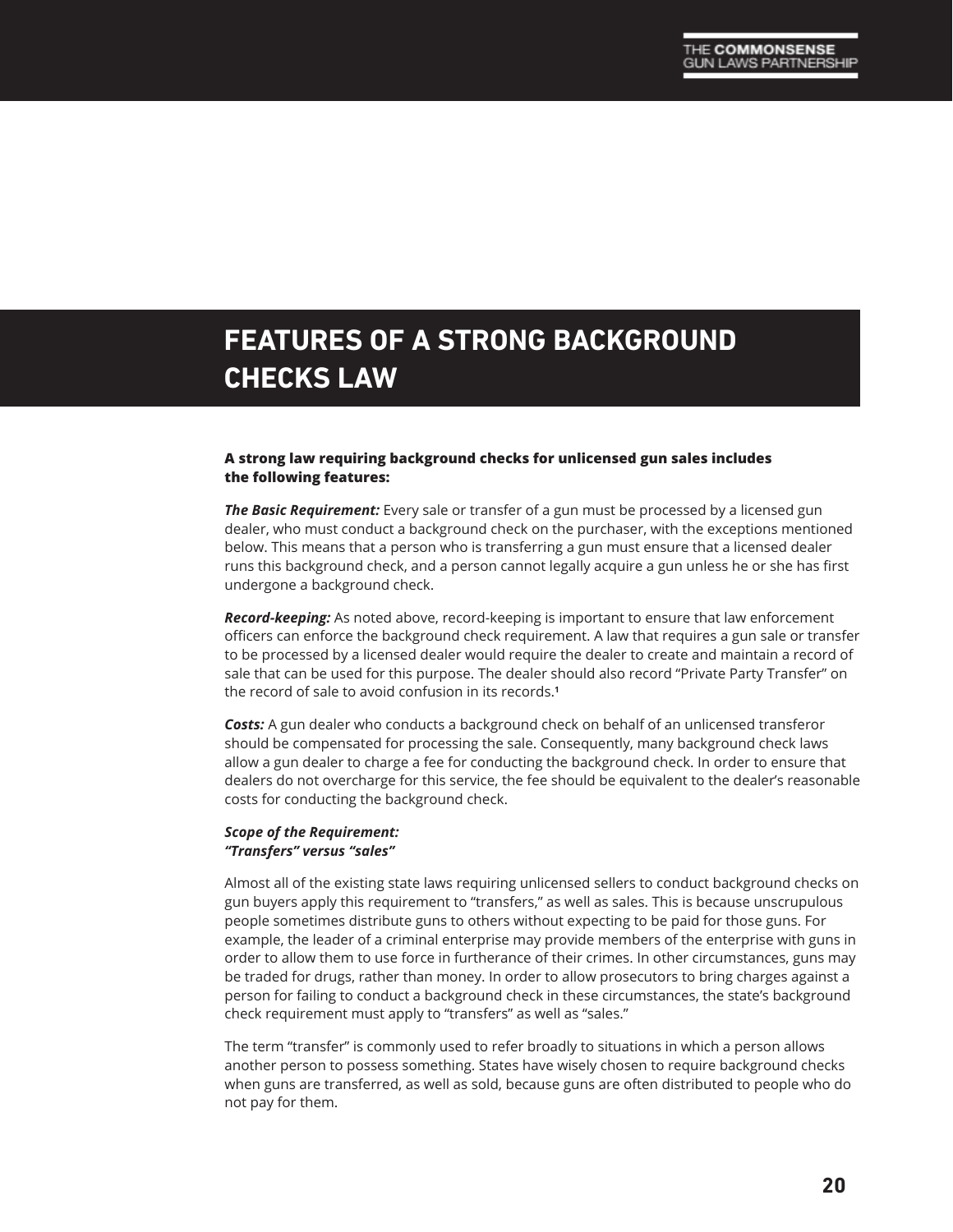#### **Temporary transfers**

When a law enforcement officer determines that a person received a firearm without undergoing a background check, the person may claim that he or she was "just borrowing it." A background check requirement that only applies to permanent, but not temporary, transfers of firearms creates this problem of "plausible deniability": the transferee may claim that his or her possession of the firearm was not intended to be permanent, that he or she intended to transfer the gun back to the transferor at some point in the future. To avoid this problem, most state laws that require a background check for gun transfers apply to temporary transfers of guns, and provide limited exceptions for temporary transfers under particular circumstances, as described below.

#### **Exceptions:**

Existing state laws that require a background check before the unlicensed sale of a firearm usually include certain specified exceptions. As described below, a background check should not generally be required in the following situations:

#### **The Licensed gun dealers, importers, and manufacturers**

Federal law already requires licensed firearms dealers, importers and manufacturers to conduct background checks on transferees, and a person cannot obtain a federal license as a gun dealer, importer, or manufacturer without undergoing a background check. Consequently, the requirement should not apply if either party to the transaction is a licensed firearms dealer, importer, or manufacturer.

#### **Gifts or loans among family members**

Most state laws that require a background check for the unlicensed sale or transfer of a firearm contain an exception for gifts or loans among close family members. There seems to be widespread agreement in favor of this exception. Colorado, for example, exempts any bona fide gift or loan between immediate family members, which are limited to spouses, parents, children, siblings, grandparents, grandchildren, nieces, nephews, first cousins, aunts, and uncles.**<sup>2</sup>**

#### **Transfers made from a decedent's estate**

Most background check laws provide an exception for transfers that occur when a gun owner dies. In this situation, the gun will transfer to another owner automatically, either pursuant to a legal will or by "operation of law" (when there is no legal will), and a background check is not possible.

#### **Law enforcement and members of the military**

Many laws regarding sales and transfers of firearms have exceptions for law enforcement officers and the military. If the law enforcement officer or member of the military is acting within the course or scope of his or her employment or official duties, these exceptions make sense.

#### **Handling in the presence of the transferor**

There are many situations where a person may allow another person to handle his or her gun. A person may hand his or her gun to another person so that he or she can evaluate it for potential purchase, as part of a gun safety class, or when necessary for immediate self-defense. In these situations, where the transferor remains in the transferee's presence as he or she is handling the gun, no background check should be required.

#### **Loans for lawful purposes**

State background check requirements usually provide an exception that allows a gun owner to loan his or her gun to a friend for lawful purposes for a short period of time. While the exact parameters of these exceptions vary, they are generally limited to situations where: (1) the parties are personally known to each other, (2) the loan is for a lawful purpose, and (3) the loan is limited in duration. In Delaware, for example, these loans are limited to 14 days. In other states, these exceptions are more protective of public safety. The background check law that Colorado enacted in 2013 only allows loans no greater than 72 hours, and states that the gun owner may be civilly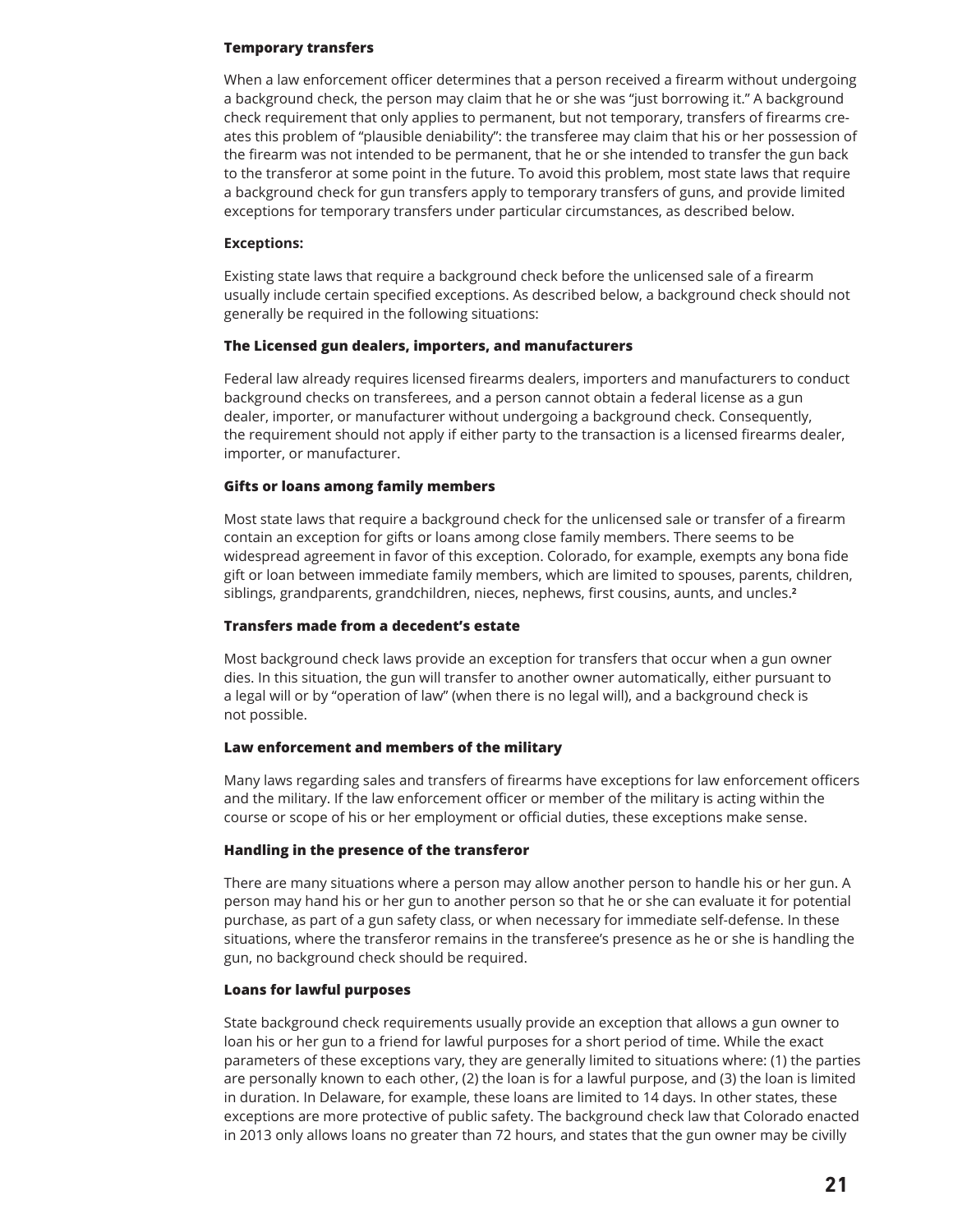liable if the person he or she loaned a gun to uses it unlawfully. In June 2014, a U.S. district court rejected a challenge to this provision, and held that is it does not infringe on Second Amendment rights.**<sup>3</sup>** That ruling is currently pending on appeal.

#### **Hunting and target shooting**

Special provisions in some state background check laws provide exceptions allowing temporary transfers for hunting or target shooting purposes. These exceptions overlap with the exceptions listed above, but may also allow loans between parties that are not necessarily personally known to each other and where the parties are not necessarily in each other's presence. Consequently, they are carefully limited to ensure that the guns are only used for lawful hunting or target shooting. So, for example, a hunter may possess someone else's gun if he or she is in an area where hunting is lawful and if he or she has any necessary hunting permits. Similarly, a person may engage in target shooting with someone else's gun in a properly licensed target shooting range, so long as he or she does not leave the premises with the firearm.

#### **Repair and cleaning of a firearm**

A gun owner may give his or her gun to another person for repair or cleaning. If the parties are not personally known to each other, the person must be a licensed gunsmith. The gunsmith may then give the gun back to its owner without conducting a background check.

#### **Self-defense in the home**

Violent encounters that occur in the home may leave no time for background checks. Consequently, there should be an exception for circumstances where a firearm is needed for immediate self-defense in the home. This exception should be limited to situations that occur in the transferor or transferee's home, where the need for self-defense is greatest.

#### **Antique firearms**

Federal law defines an 'antique firearm' as any firearm manufactured in 1898 or earlier, and any imitation of such firearm. These firearms are not frequently used in crimes. States may therefore wish to allow sales and transfers of antique firearms without background checks.

#### *Prohibiting Transfers When There Is a Reason to Believe the Transferee is Ineligible*

State laws should mirror federal law**4**by making it illegal to provide any person, even a family member or other person listed in the exceptions above, with a gun if the transferor has reason to believe the person is be ineligible to possess firearms, or is likely to commit a crime. This provision would allow law enforcement to address the situation where a person has transferred a gun without a background check under one of the exceptions listed above, but the person clearly should have known the transferee was prohibited from possessing guns, or likely to commit a crime.

#### *Prohibiting Others from Facilitating Gun Sales without Background Checks*

States that require a background check before any sale of a gun may wish to consider the civil or criminal liability of third parties that knowingly facilitate gun sales that occur without background checks. These third parties may include some gun show promoters and websites that are designed to connect parties that do not plan on conducting background checks. There should be a legal mechanism to hold these third parties responsible for "aiding and abetting" these sales.**<sup>5</sup>**